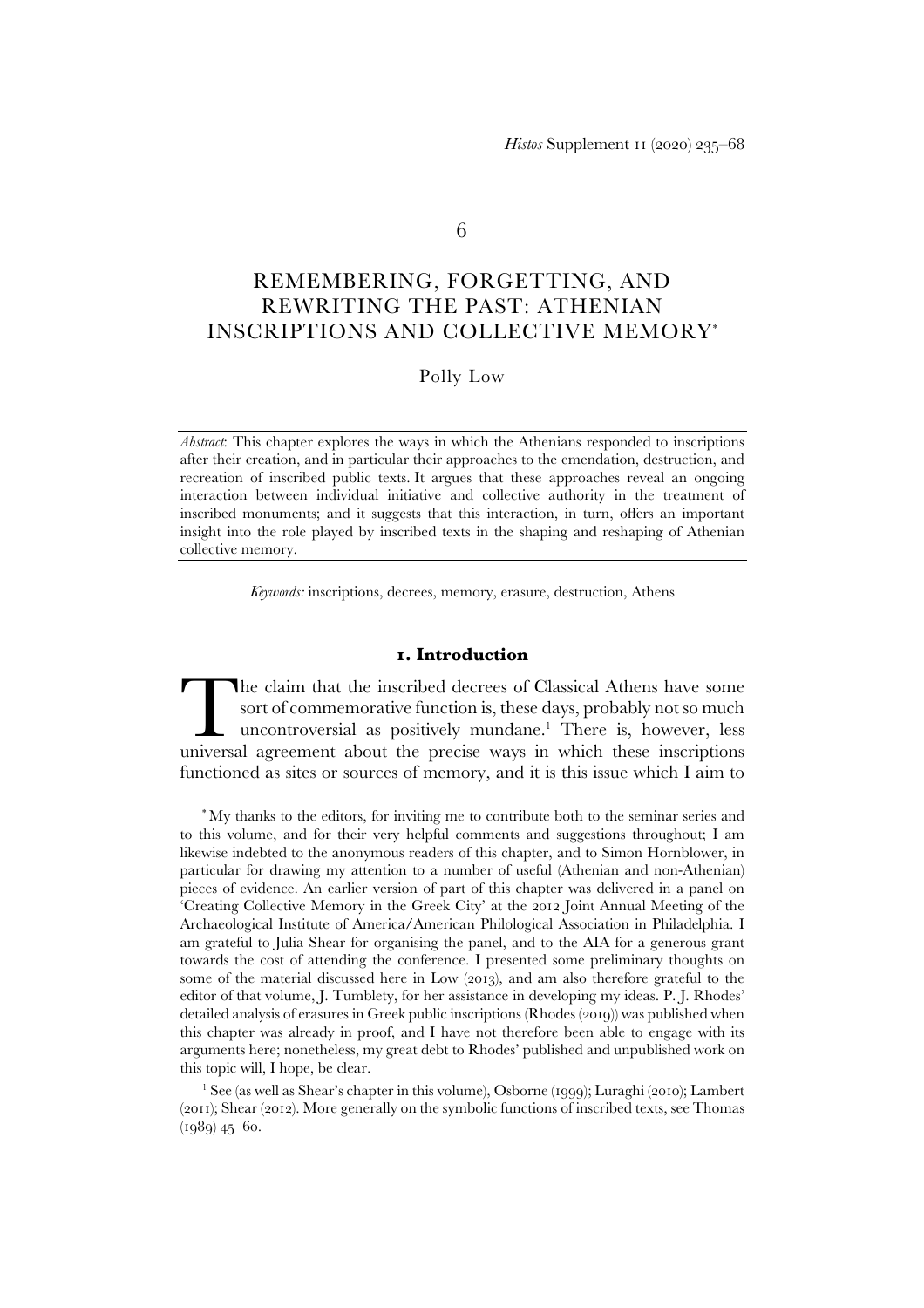address here. My focus is on the treatment of inscribed monuments after their creation: that is, the reasons for which (and ways in which) they were destroyed, emended, and occasionally reconstructed. My intention, in part, is simply to sketch out the range of things that the Athenians did to their inscriptions, and to consider the reasons for their (sometimes apparently arbitrary) behaviour. The wider purpose of this chapter, though, is to explore what these practices of destruction, erasure, and reconstruction can reveal about the role played by inscribed texts in the shaping and reshaping of Athenian collective memory. This (collective memory) is a phenomenon for which I want to claim two distinguishing features. First, it should be seen as an aggregation of individual memories and memory-acts, rather than (as 'commemoration' might imply) something more top-down or centrally controlled.<sup>2</sup> Second (and as a consequence of the first point): collective memory is fluid, and potentially contested, rather than absolutely stable.<sup>3</sup> My suggestion is that thinking about inscriptions in terms of 'collective memory' rather than (or as well as) the products of single acts of 'commemoration' might add to our understanding both of the role of inscriptions in Athenian life, and of the nature of collective memory in the ancient city.<sup>4</sup>

 Two more specific questions about the mnemonic role of inscriptions run through this study. The first relates to the theme—very prominent in recent epigraphic scholarship—of the part played by inscriptions (particularly inscribed decrees) in shaping a distinctively collective version of the city's past, and above all of its past political decisions. 5 Inscribed decrees are essentially and necessarily collective, in that their existence depends on an act of collective agreement: a decree cannot be inscribed unless it is passed by the assembly, and it cannot be passed unless the Athenians, as a group, are willing to assent to it. The text of an inscribed decree commemorates a particular moment of democratic decision-making, and also marks a point at which an individual version of the events which led to the decree being passed (preserved in a decree in the form of the proposer's words, or at least

<sup>2</sup> The theory that individual and collective memories are inextricably linked was most influentially formulated by Halbwachs (1992 [1925]); see further Assman (2011) 21–69. On collective memory in Athenian culture, see now Steinbock (2013).

3 Helpfully emphasised by Cubbitt (2007) ch. 3.

<sup>4</sup> I have restricted the focus of discussion to Classical Athens partly for reasons of space and partly because the density of epigraphic and literary evidence for this period allows (at times) for the creation of a fuller picture of the memory landscape of the city than is possible for other periods and places. I should emphasise that this focus should not be taken to imply a claim that Classical Athenian behaviour was necessarily unique. In what follows, I note some non-Athenian examples which are especially useful as comparanda for Athenian practice, and which, in general, point to broad similarity between Athenian and non-Athenian commemorative habits. (Detailed consideration of how these general habits influence specific practice, especially in relation to the formation of collective memory, would be a subject for one, or several, other papers.)

5 For examples of this approach, see the works cited above, n. 1.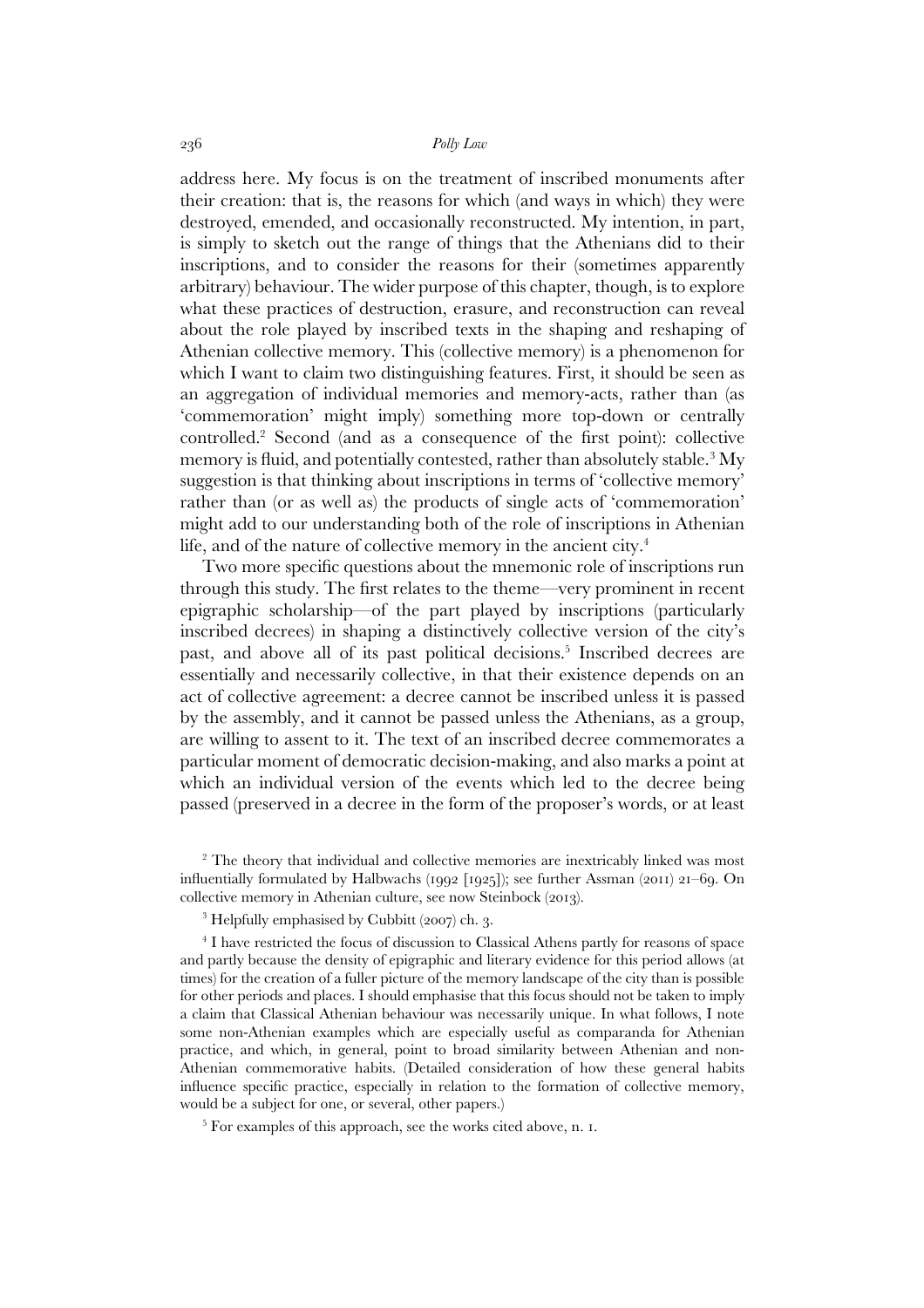a clause presented as if it were the words of the proposer) $6$  receives the endorsement of the collective. To put this another way: an inscribed decree marks the moment where an individual account of the past becomes a part of a collectively-agreed narrative. In that respect, these decrees illuminate a centrally important, but often extremely elusive, aspect of the formation of collective memory: that is, the process by which individual accounts of the past become incorporated into a wider, shared version of a community's history.<sup>7</sup> Focussing on the moment of an inscribed decree's creation, however, can give the impression that this movement from individual to collective was a relatively straightforward process, and one which operated in only one direction. I hope to show that the fate of inscribed monuments after their creation points to a more complex situation, and that these collectively-agreed monuments could continue to influence, and be influenced by, individuals' changing views of the past.

 This argument will require some consideration of a second theme: how do inscribed records (and the 'collective memory' which they represent) relate to other, particularly unwritten, forms of shared memory? Unwritten memories are, of course, by their very nature hard to locate in our sources, but it is sometimes possible to identify their traces.<sup>8</sup> An epigraphic example reported in a literary text can illustrate the point. In his *Third Philippic*, Demosthenes (9.41–5) appeals to the inscription setting out Athenian actions against the (alleged) traitor Arthmius of Zeleia, who had been accused of conveying Persian gold to Greece during the Persian War, and does so, he says, because he wants to provide his audience with 'not my [Demosthenes'] words but the written record of your ancestors' (ού λόγους έμαυτοῦ λέγων, ἀλλὰ γράµµατα τῶν προγόνων τῶν ὑµετέρων, 9.41). The second-person plural is important: the actions which are recorded on the *stele* can be asserted to represent the shared ideology of the whole Athenian people. This is—or Demosthenes hopes it can be presented as—a collective record, and it is deployed in order to trigger a collective memory of shared actions and shared ideals, which in turn can shape the behaviour of the contemporary Athenian community.<sup>9</sup> This same example, however, serves as a warning against assuming that the meaning of monuments was entirely fixed, or that there is

<sup>6</sup> On the appearance of verbatim reportage, see Plat. *Phaed*. 258a4–9; on the gap between this and reality, Osborne (1999).

<sup>7</sup> On the methodological challenge of pinning down exactly how the relationship between individual and collective memory operates, see (for example) Olick (1999); Crane (1997); Green (2004).

<sup>8</sup> For further discussion of the interplay between oral and written records in Athens, see Thomas (1989) 45–59.

<sup>9</sup> The question of the commemorative function of the monument is further complicated by the fact that both decree and *stele* might have been fourth-century fabrications: for brief discussion (and an argument in favour of authenticity), see Meiggs (1972) 508–12. More generally on the phenomenon of collective memory leading to the fabrication of inscriptions (the opposite process, in effect, to the one under discussion here), see Habicht (1961).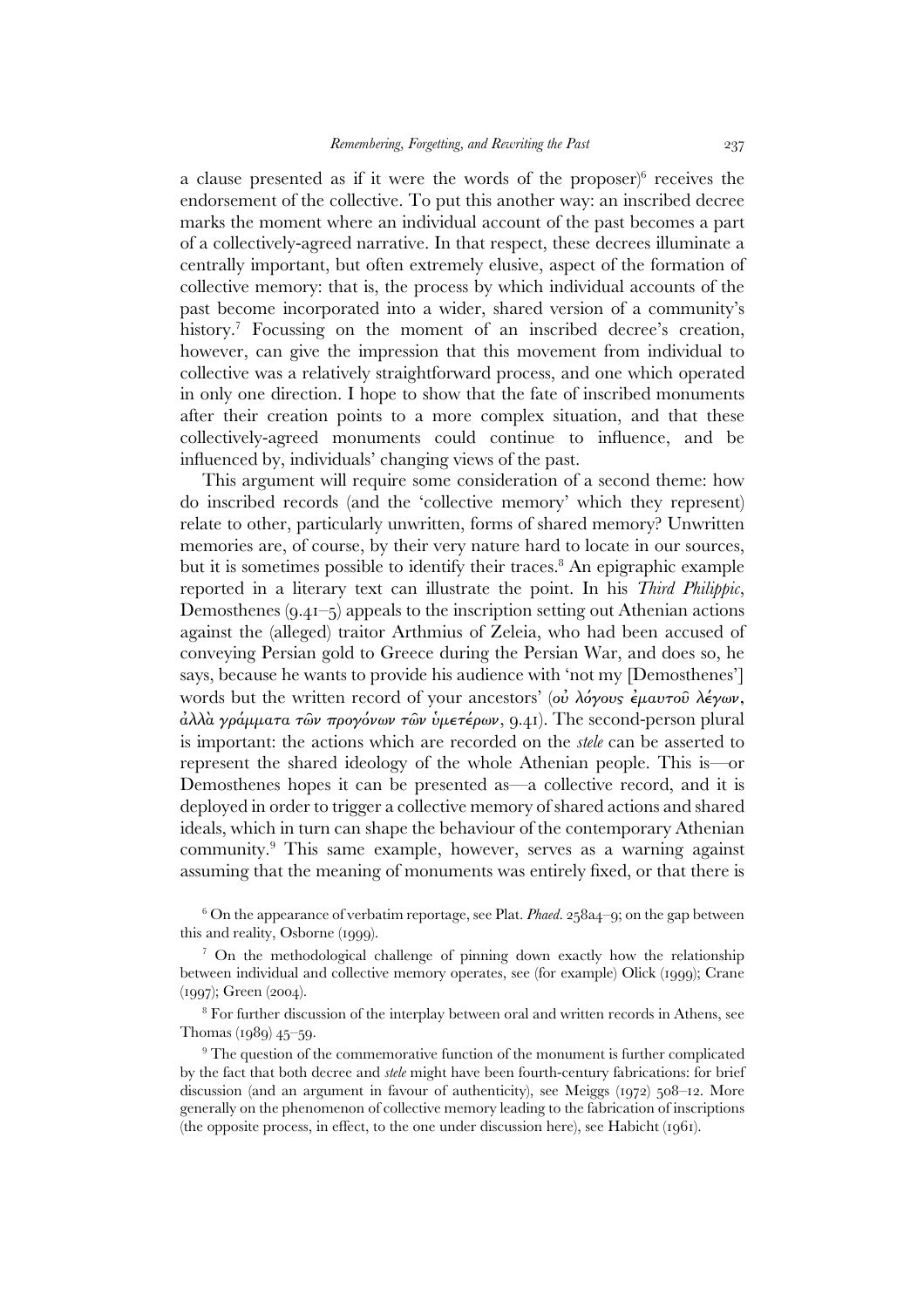necessarily a direct correlation between the words written on a *stele* and the collective memories which that *stele* might evoke. The existence of the monument is an essential part of Demosthenes' argument, but it is not sufficient in itself. The words quoted by Demosthenes record only the actions of the people involved: the treachery of Arthmius; the response of the Athenians. The reason for that response—the 'intention' of the Athenians is (according to Demosthenes) preserved not in the written text, but in the shared memory of the audience (9.43):

ταῦτ' ἐστὶ τὰ γράµµατα. λογίζεσθε δὴ πρὸς θεῶν, τίς ἦν ποθ' ἡ διάνοια τῶν Ἀθηναίων τῶν τότε, ταῦτα ποιούντων, ἢ τί τὸ ἀξίωµα.

Those are the words. Consider, by the gods, what was the intention of the Athenians of that time, or what was their decision?

Admittedly, this is a memory which requires some excavation (and, almost certainly, reshaping) by Demosthenes before it re-emerges at the surface of Athenian collective consciousness, but it remains the case that it is possible for Demosthenes to assert the existence of shared memories which lie outside the inscribed text.

 That inscribed monuments might be used to shape memory but do not absolutely determine it is apparent, too, in the fact that this *stele* is put to rather different uses in other contexts. For Demosthenes in the *False Embassy*  (19.271–2) the text is evidence not (as it is in the *Philippics*) of the Athenians' traditional commitment to acting as protectors of the Greek world, but rather of their long-standing objection to all forms of corruption or treachery, wherever committed. Dinarchus (in his *Against Aristogeiton*, 2.24–5) uses the inscription for a similar purpose, that is, to contrast the strong anticorruption stance of fifth-century Athenians with the more lax approach of his contemporaries; but he puts a much greater focus on the specific problem of bribery (δωροδοκία) than on the all-encompassing charges of treachery emphasised by Demosthenes. All three speeches use the inscription to validate a version of the past, and to claim that it represents something that all Athenians must surely know (even though the event it recorded took place long before the lifetime of any member of their audience), but in each speech, the version of the past which the inscription is claimed to preserve is subtly but crucially different.

 What this example suggests is that although inscribed monuments might have been set up with the intention of fixing a specific, collectively-authorised version of the past in the minds of their viewers, this act of collective commemoration still allowed space for a wide penumbra of associated memories. In what follows, I aim to show that this phenomenon is also visible in the epigraphic record itself, and that it can help us to analyse and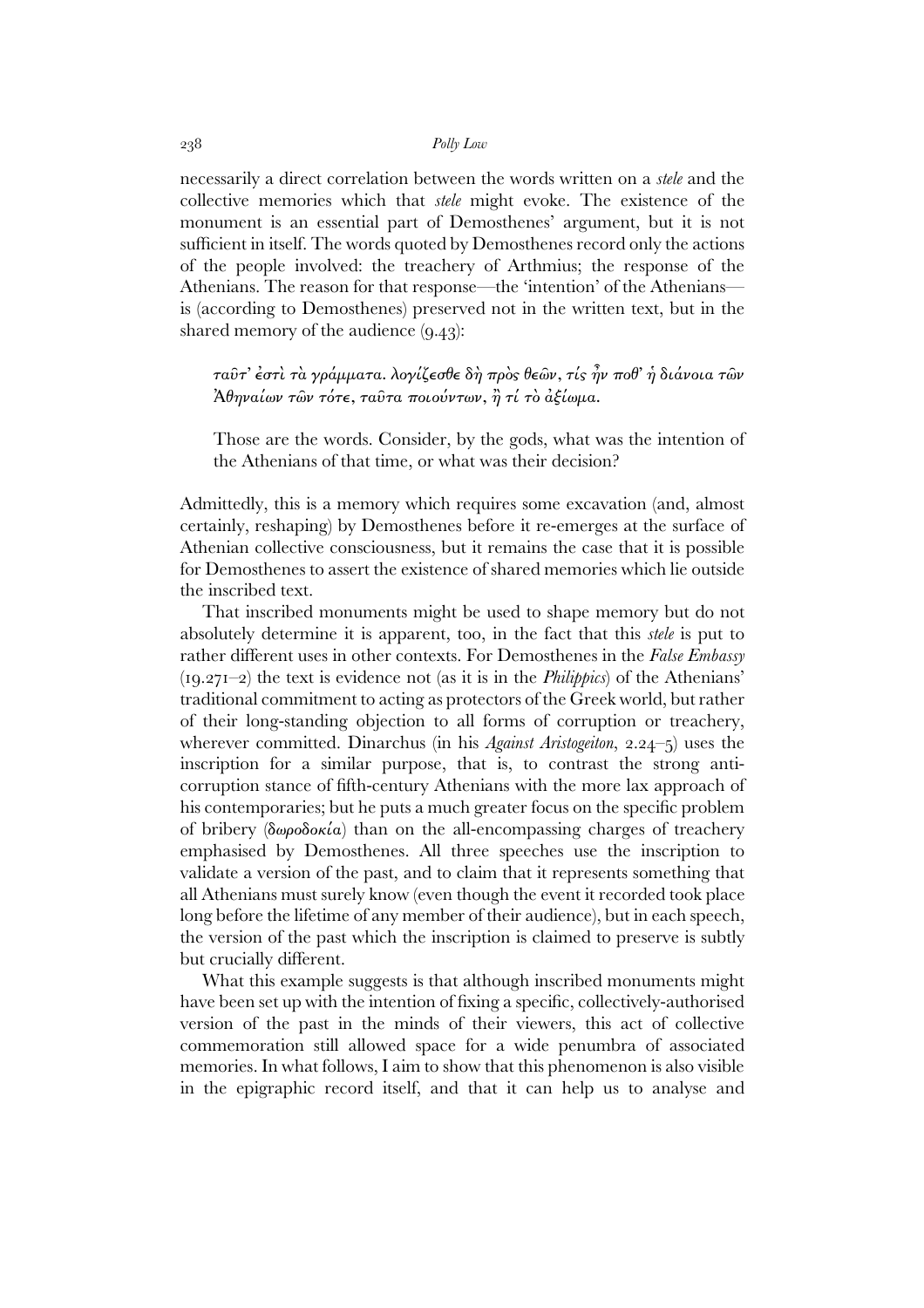understand the Athenian approach to destroying, emending, and, occasionally, reconstructing their inscribed public monuments.

## **2. Destruction and its Avoidance**

The underlying principles which guided the Athenian treatment of inscribed decrees after their creation seem, at first glance, clear and logical: when a monument became outdated, it should be either amended (by additions or deletions) or destroyed.<sup>10</sup> It is this second option, complete removal of a monument, which will be considered first.

 An apparently clear-cut example of this approach is visible in an alliance between Athens and Thessaly of  $361/0$  (RO 44), which includes as one of its conditions the stipulation that a previous treaty between Athens and Alexander of Pherae (an enemy of Thessaly) should be removed (lines 39– 40).<sup>11</sup> The logic which underpins this action seems to be this: the treaty is no longer valid; therefore the stone which records it should be destroyed. This approach can be seen elsewhere too. Demosthenes, for example, in his speech *For the Megalopolitans* asserts that the Megalopolitans should destroy the *stelae* marking their alliance with Thebes, and by doing so repudiate the treaty (16.27–8). According to Philochorus, Demosthenes himself persuaded the Athenian assembly to pass a decree authorising preparations for war with Macedon, part of which included the provision to 'take down the *stele* which established peace and alliance with Philip' (*BNJ* 328 F 55a: τὴν µὲν στήλην καθελεῖν τὴν περὶ τῆς πρὸς Φίλιππον εἰρήνης καὶ συµµαχίας σταθεῖσαν). Plutarch (*Per.* 30.1) makes a Spartan ambassador to Athens, told by Pericles that revocation (and destruction) of the Megarian decrees was prevented by law (*nomos*), suggest the alternative strategy of simply turning the inscribed stele to face the wall.<sup>12</sup>

 Physical evidence for complete destruction of inscriptions is hard to pin down, for obvious reasons: almost all extant inscriptions were either taken down or simply fell down at some point between their erection and their

 $10$  The fullest discussion of the question (focussing on the treatment of inscribed treaties) is Bolmarcich (2007), who also lists some earlier studies (477 n. 2). See, in addition, Rhodes (2001) 136–9 and (2019); Pébarthe (2006) 261–3; Culasso Gastaldi (2003) and (2010).

<sup>11</sup> The verb used is here  $\kappa a \theta a \mu \epsilon \omega$ , which appears to be the regular term for removal of an inscribed *stele*, used in both epigraphic and literary sources, and in non-Athenian as well as Athenian texts (e.g., from early fourth-century Thasos, *IG* XII.8 264, lines 12–13). Less common is  $\alpha$ ναιρέω (e.g., Andoc. 1.103; RO 83, γ, lines 24-5).

<sup>12</sup> The nature of this alleged *nomos* is unclear: Bolmarcich (2007) 479–80, suggests that it might indicate the existence of a general law forbidding the removal of inscriptions (except under certain specified circumstances). It is perhaps more likely that Plutarch is referring (imprecisely) to a specific regulation, possibly an entrenchment clause, prohibiting the revocation of this particular decree: compare the clauses in ML 49/OR 142, lines 20–5; RO 22, lines 51–63; see Stadter (1989) *ad loc.*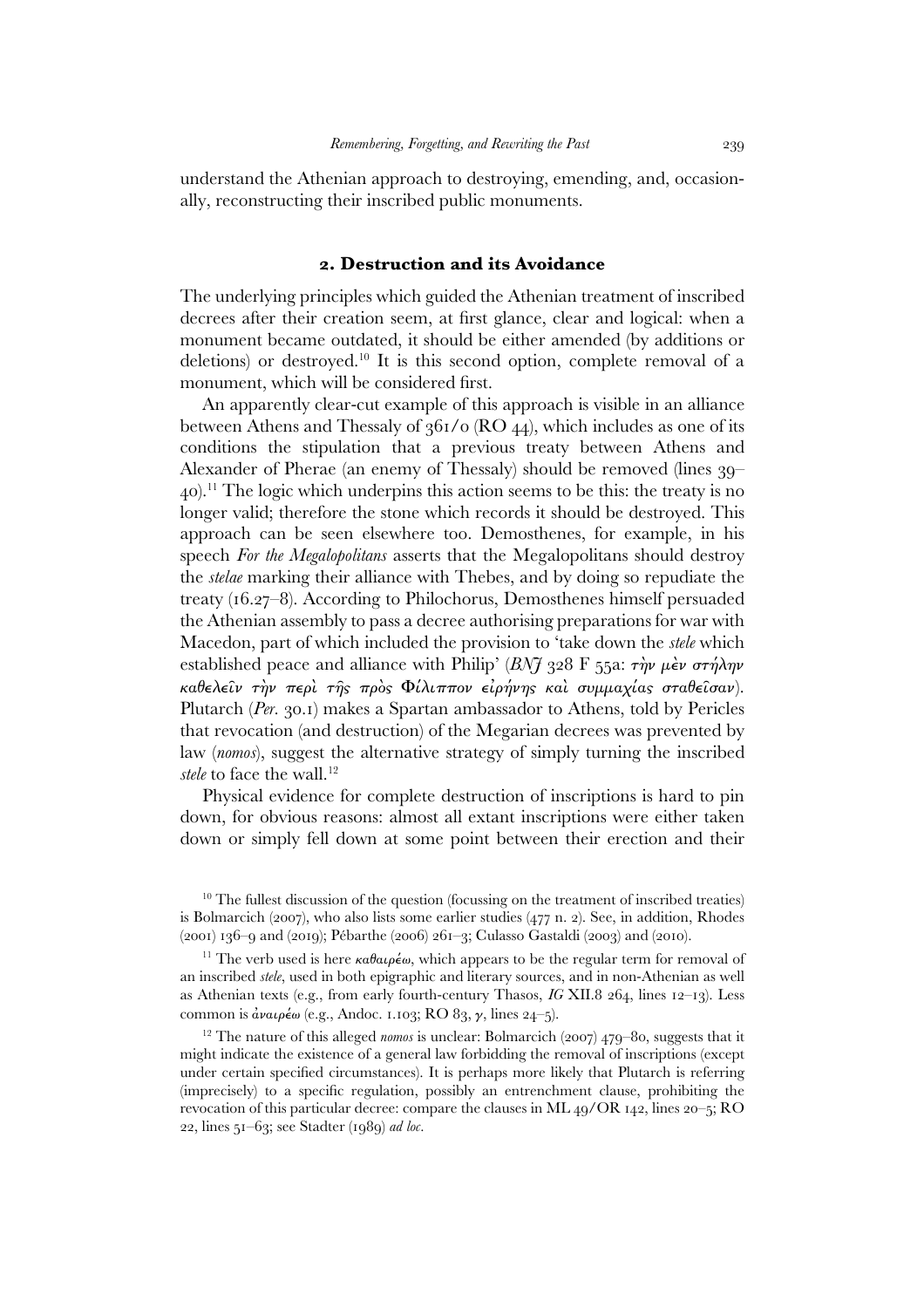modern rediscovery; only rarely can we establish whether an inscription was deliberately removed, still less pinpoint the precise moment of its destruction. One possible (albeit non-Athenian) example is the Delphian decree which records honours for Aristotle and Callisthenes (RO 80). This was passed in a fit of Macedon-pleasing enthusiasm some time between 337 and 327; we know that these honours were rescinded after Alexander's death (Ael. *VH* 14.1), and we also know that the surviving fragment of this inscription was found in a well. The context in which it was found is not securely dated, but the temptation to assume that the annulment of the honour and the destruction of the inscription go together is almost irresistible.<sup>13</sup> Returning to Athens (although also to a slightly later period), we could note the case of *Agora* 16.114, a decree praising the activities of Demetrius Poliorcetes, which seems to have fallen victim to the widespread *damnatio memoriae* carried out by the Athenians against the Antigonids in 200 or 199 BCE.<sup>14</sup> Livy  $(31.44.4-5)$ reports that the Athenians decreed that all references to Philip V and his ancestors were to be removed; this inscription was discovered in a cistern, in a context which can be fairly safely dated to *c*. 200 BCE.<sup>15</sup>

 This pattern of evidence seems to fit quite comfortably with the views (outlined above) of the purpose of inscriptions. If an inscribed monument functions as the physical embodiment of the collective decision of the Athenians, then it logically follows that a reversal of that decision should entail the removal of the monument. It might even be argued that the process of cause and effect should be seen as operating in the opposite direction: that is, it is not revoking an agreement that requires the removal of a monument, but the removal of the monument that formalises the annulment of an agreement. Or perhaps the two processes are incapable of being disentangled, something suggested by Demosthenes' comments in the *Against Leptines* (20.36–7). It would be disgraceful, according to Demosthenes, for the Athenians to leave standing inscriptions ( $\sigma\tau\eta\lambda\alpha s$ ) whose terms they no longer intended to keep; and it would be disgraceful for them to breach an agreement (συνθήκας) which was still in force:  $\alpha \hat{v} \tau \alpha \hat{v}$  γὰρ οὐτωσὶ τοῖς βουλοµένοις κατὰ τῆς πόλεως βλασφηµεῖν τεκµήριον ὡς ἀληθῆ λέγουσιν  $\epsilon \sigma \tau \eta \xi \omega \sigma \nu$  ('for when people wish to bad-mouth our city, there those things will stand, as proof that they speak the truth', 20.37). It is hard to tell whether Demosthenes is referring (in αὗται) to the *stelae* or to the *sunthekai* (both are feminine plural). My suspicion is that this ambiguity would be unproblematic for Demosthenes; indeed that it is positively helpful for his argument here.

<sup>&</sup>lt;sup>13</sup> RO, p. 395. *FD* III.1 400 (at pp. 240–1) notes in addition that the same well also contained fragments of a bronze plaque, listing names of some individuals expelled from Delphi during the Third Sacred War (*CID* 2.73), and speculates that this inscription too might have been disposed of once these men were able to return to Delphi after 346 BCE.

 $14$  See below, p. 245.

 $15$  Young (1951) 226. See Shear, below, Ch. 7, for detailed discussion of the erasure made by the Athenians in the decree of Phaedrus of Sphettus (IG II<sup>2</sup> 682) in 200 BCE.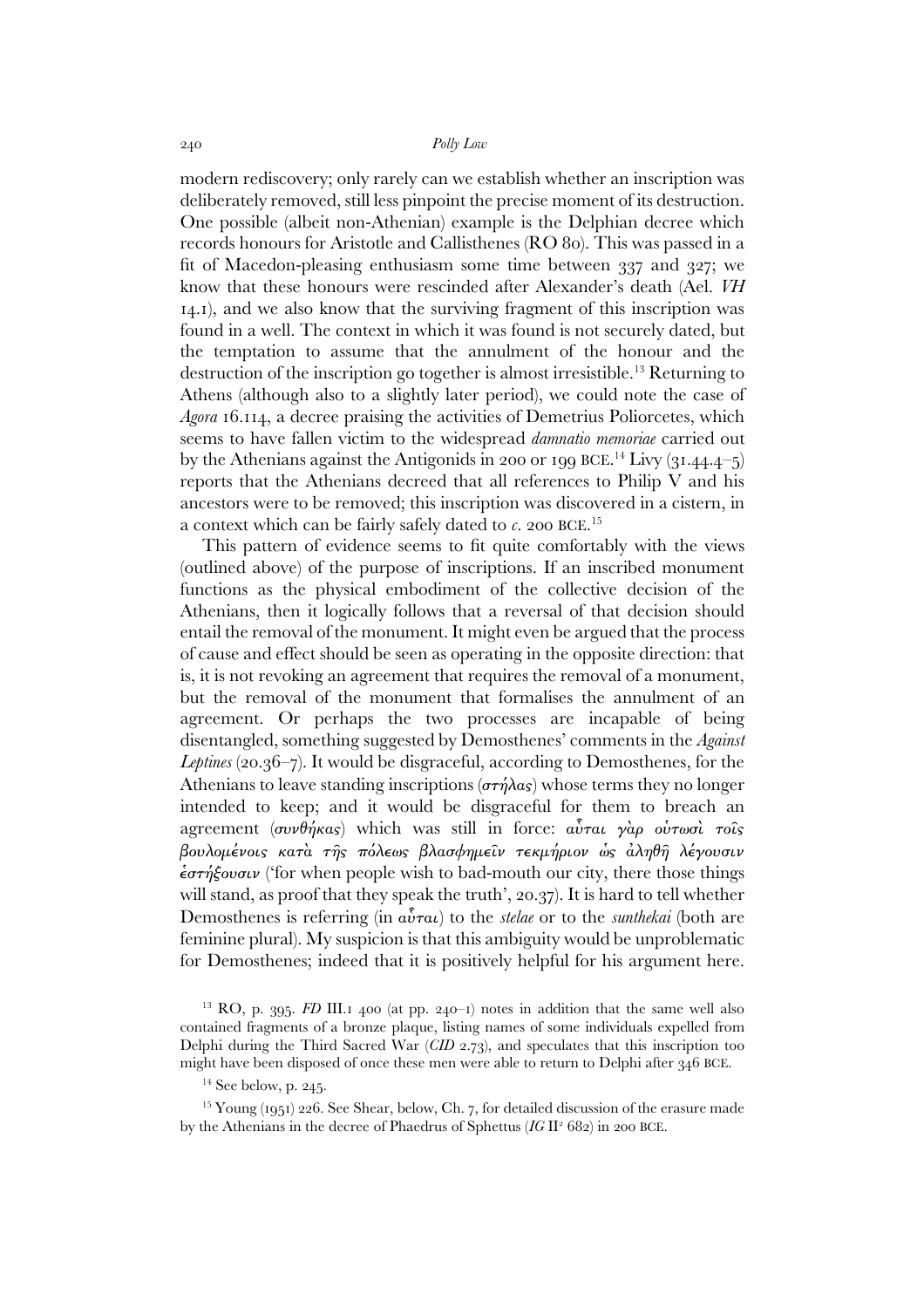The inscribed monument should be a physical manifestation both of Athenian ideals and of Athenian practice, and no gap should be allowed to develop between monument and reality.

 But this picture of neat correlation between Athens' commemorative epigraphic landscape and its practical political commitments is both incomplete and misleadingly tidy. In fact, a closer look at one of the examples already mentioned reveals this: that is, the Athenian alliance with Thessaly, and the clause stipulating the removal of the *stele* recording the treaty with Alexander of Pherae. The alliance, as noted above, was decreed in  $361/0$ , but by this point Athens had already been fighting Alexander for some time: the alliance between Alexander and Athens was made in 368; in 364 Alexander shifted his allegiance to Thebes; by 362 and 361 he was attacking Athenian allies and Athenian ships, and even staged a raid on Piraeus.<sup>16</sup> It was not, however, until the treaty with Thessaly was made in 361/0 that the Athenians got round to removing the treaty with Alexander, even though that treaty cannot have had any formal force for several years.

 It is, though, possible to see the logic behind this approach too. Since (according to our sources, at least) it was Alexander who had broken the treaty, and since there was generally a diplomatic benefit to be had from claiming to be the victim, rather than the instigator, of any interstate quarrel, it would presumably have been quite helpful for the Athenians to be able to point to a tangible marker of the disloyalty of their (former) ally. Demosthenes' comments in the *Against Leptines*, noted above, point to an awareness of the potential embarrassment which could arise if too great a disjunction was allowed to emerge between monument and action, and a desire to exploit that potential for embarrassment, and to focus it on a foreign-policy rival, might well underlie the Athenian treatment of this treaty *stele*.

 A similar approach is clearly visible in the case of the *stele* recording the Peace of Nicias, where Thucydides reports that the Athenians, learning that the Spartans had violated a clause of the agreement, 'were persuaded by Alcibiades to inscribe at the bottom of the Laconian pillar that the Lacedaemonians had not kept their oaths' (Ἀλκιβιάδου πείσαντος τη μέν Λακωνικῇ στήλῃ ὑπέγραψαν ὅτι οὐκ ἐνέµειναν οἱ Λακεδαιµόνιοι τοῖς ὅρκοις, 5.56.3). It is worth noting here not only Athens' (Alcibiades-inspired) eagerness to memorialise Spartan duplicity, but also the fact that (in Thucydides' narration at least) the Athenians, as soon as they have accused the Spartans of breaking their oaths, go on to do exactly the same thing themselves by assisting the helots in an anti-Spartan action. Their (unilateral) addition to the text of the treaty seems to be an implicit statement that the whole agreement is now void. Nevertheless, the whole monument was left standing, not because it was a forgotten irrelevance, but precisely because its

<sup>16</sup> Theban alliance: Diod. 15.80.6; attacks on Athens and her allies: Xen. *Hell.* 6.4.35, [Dem.] 50.4, Diod. 15.95.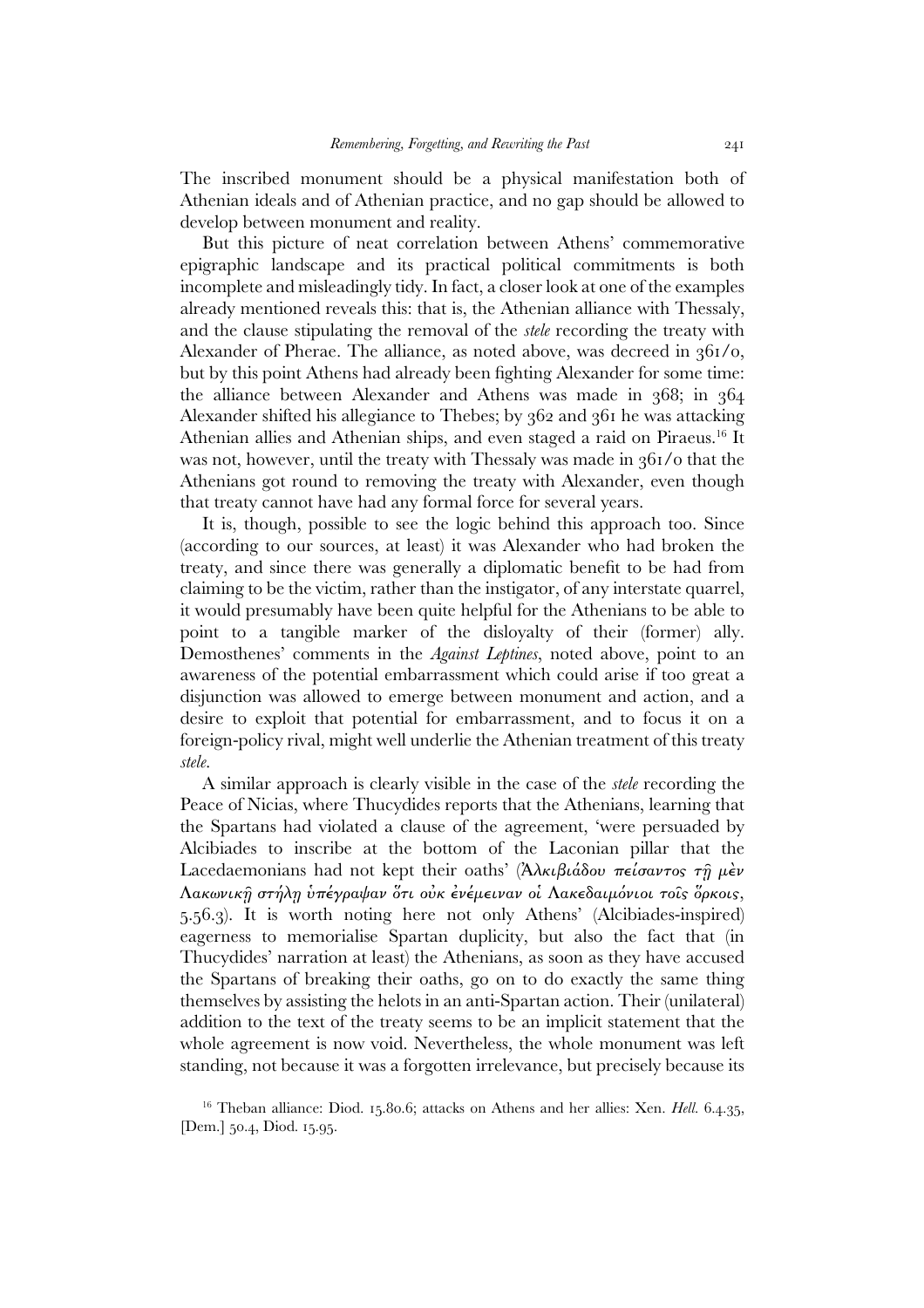lack of formal validity gave it greater symbolic power, symbolism which could then (we might reasonably imagine) be deployed to help justify future hostility to Sparta.<sup>17</sup>

 These two examples seem to reflect two rather different approaches to marking a treaty violation, with correspondingly different implications for our understanding of the commemorative function of the inscribed monuments and, more particularly, the relationship between written commemoration and other forms of collective memory. If the Athenians were making a deliberate point by leaving the Alexander treaty standing after it had been broken (by Alexander), then the fact that this was not noted on the stone must suggest a wider (unwritten) awareness of the diplomatic history of the two states. (That is: this would not be much of an insult if the average viewer of this inscription in, say, 361, had no idea what Alexander had been up to in the past few years). This seems similar to the view of inscriptions implied by Demosthenes' use of the decree condemning Arthmius of Zeleia: the inscribed monument provides a springboard for the collective memory of an event, or series of events, but it does not tell the complete story. However, the decision in the case of the Peace of Nicias to mark in writing the treaty-breaching behaviour of the Spartans suggests the possibility of a rather different approach to the commemoration of such behaviour, an approach which gives greater priority to fixing, if not the full story, then the significant parts of it, in public, written, and collectively-agreed form.

 The element of collective agreement deserves emphasis, in this case and in the other examples discussed so far. Thucydides credits Alcibiades with the original idea of emending the text, but also makes it clear that he had to persuade the Athenians to agree to it; in Aristophanes' brief allusion to the same story (*Lysistrata*  $513$ – $14$ ), all the credit—or blame—for the decision to emend the treaty is given to the *ecclesia*. In the same way, the *stele* recording the treaty with Alexander was removed once the Athenian assembly has agreed that this could, and should, be done  $(RO 44, lines 39–40)$ ; it was a decree of the assembly (rather than the unilateral decision of Demosthenes) which led to the removal of the *stele* of the Peace of Philocrates.<sup>18</sup> If, therefore, creating an inscribed monument required that the whole community (as

<sup>17</sup> Maria Fragoulaki has observed (*pers. com.*) that Spartan duplicity recurs as a theme of (Thucydides' picture) of Athenian policy-making in the claims which the Athenian generals make in the Melian Dialogue: 'of all the people we know, the Spartans are most blatant at equating comfort with honour, and self-interest with justice' (5.105).

<sup>18</sup> Noted by Bolmarcich (2007) 485, who argues that such a decision should be seen as exceptional (and that treaty-*stelae* would usually be considered inviolable, and left standing even when entirely outdated). Bolmarcich is quite right to note that it is hard to find parallel examples of explicit instructions for removal of treaty-*stelae*; however, Athenian practice in emending and erasing parts of these documents (discussed below) suggests to me that they were more willing than Bolmarcich allows to tamper with existing monuments. That is, I suspect that the practice of removing treaty-*stelae* after a decision of the assembly was more widespread than the extant evidence reveals.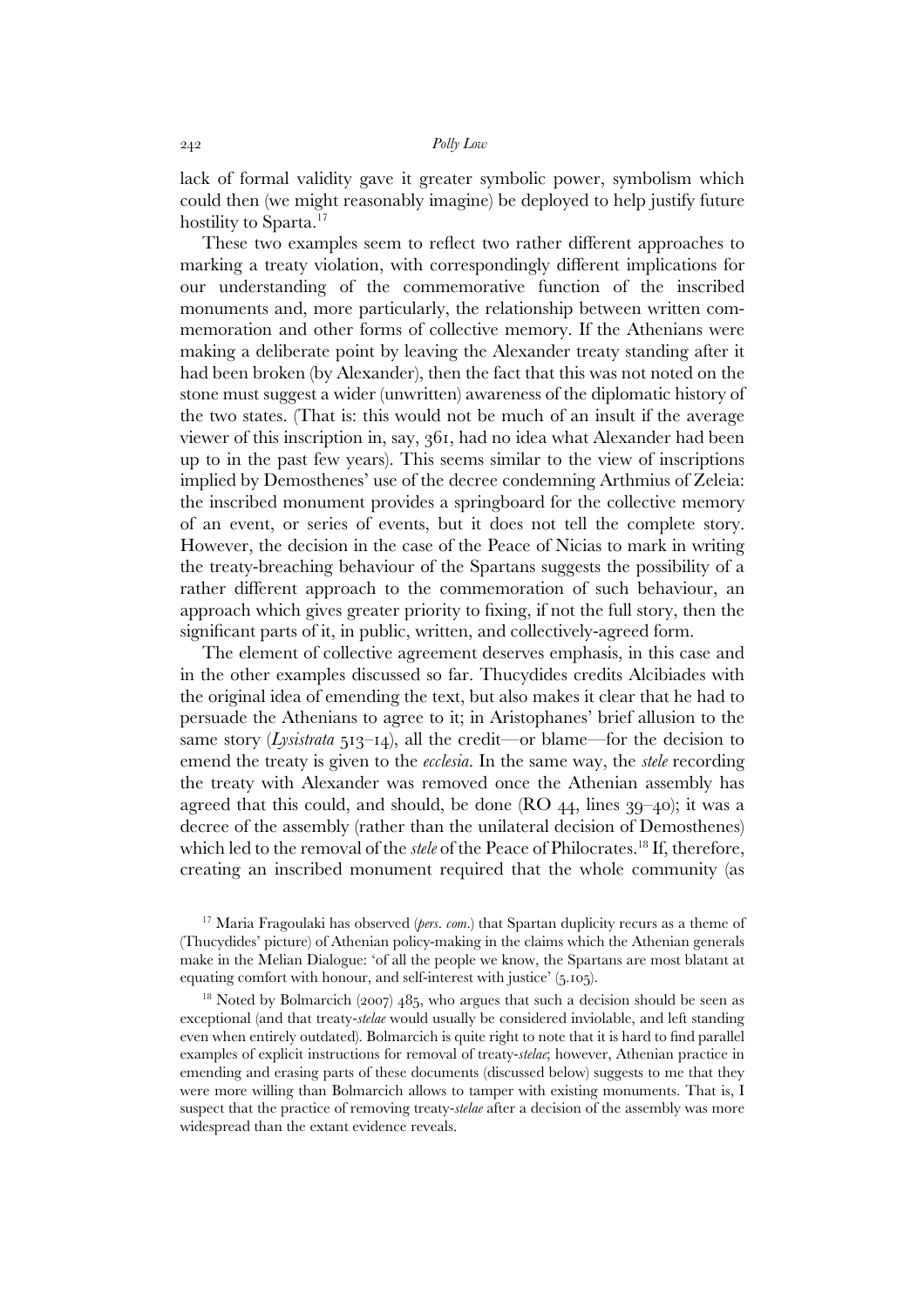embodied by the *ecclesia*) was prepared to endorse the version of the past which it represented, these examples indicate that this element of consensus continued to be important during the monument's afterlife. The fate of the Nicias *stele* suggests that acts of emendation operated in the same way, although consideration of some other examples of emendation and erasure will show that Athenian behaviour is not always quite so easy to explain or understand.

### **3. Erasure and Emendation**

Two problems complicate any attempt to understand Athenian attitudes to emending inscribed monuments. First: Athenian habits seem to be not entirely consistent. Second, it is not completely clear what the intention of such acts of erasure was. Some emendations or erasures are quite obviously entirely pragmatic, designed to correct an error in either the drafting or cutting of a document;<sup>19</sup> other examples might be best explained as resulting from a desire to save money (and perhaps time) by updating existing documents rather than constructing a new monument from scratch.<sup>20</sup> But in other cases, particularly where a text is emended some time after its original creation, it becomes harder to establish how far Athenian behaviour is driven by a practical desire to ensure the accuracy of the monumental record, and how great a role might be played by other, more symbolic, aspects of commemorative practice.

 These problems can be illustrated by a well-known example: the 'Prospectus' of the Second Athenian League (RO 22), a monument which has a notoriously complex epigraphic afterlife. The text, which was set up in

<sup>&</sup>lt;sup>19</sup> E.g., RO 31 (Athenian decrees for Mytilene;  $369/8-368/7$ ): the first decree on the stone (lines 8–34) has been re-inscribed over an erasure, probably in order to include an amendment (lines  $31-4$ ) which had been mistakenly omitted from the first version (RO comm. *ad loc*; Nolan (1981) 126–8). Compare also RO 48 (Athenian alliance with Carystus, 357/6); the name of the general Chabrias has been erased from the list of generals charged with swearing the treaty oath (line 20), perhaps because he died or was deposed before he could swear; perhaps because his name was inscribed twice in error (another man, whose name also began Χα*…*, was listed in the incomplete line 20). Discussion of the possibilities, and further bibliography, in RO, pp. 240–1.

<sup>&</sup>lt;sup>20</sup> E.g., the treaties for Rhegion (ML 63/OR 149A) and Leontini (ML 64/OR 149B). In both these cases, the original prescript has been erased and re-inscribed; the extant prescripts are firmly dated to  $433/2$ , but the exact nature of their relationship to the substantive text below remains unclear. ML (commentary *ad locc.*) sets out the conventional view that the main text of the decree records the original treaty (agreed in perhaps the 440s); when the treaty was renewed or reaffirmed in  $433/2$ , the prescript was amended to reflect this. An alternative view dates the main text to 433/2, and suggests that the prescript was re-inscribed (but not substantially updated) at a later point (Mattingly (1963) 272; Papazarkadas (2009) 75). Whichever interpretation is correct, the motivation for the erasure and reinscription seems to be driven by practicality (and perhaps also a desire to minimise the cost of stone and labour) rather than any wider commemorative agenda (cf. Raviola (1993) 96).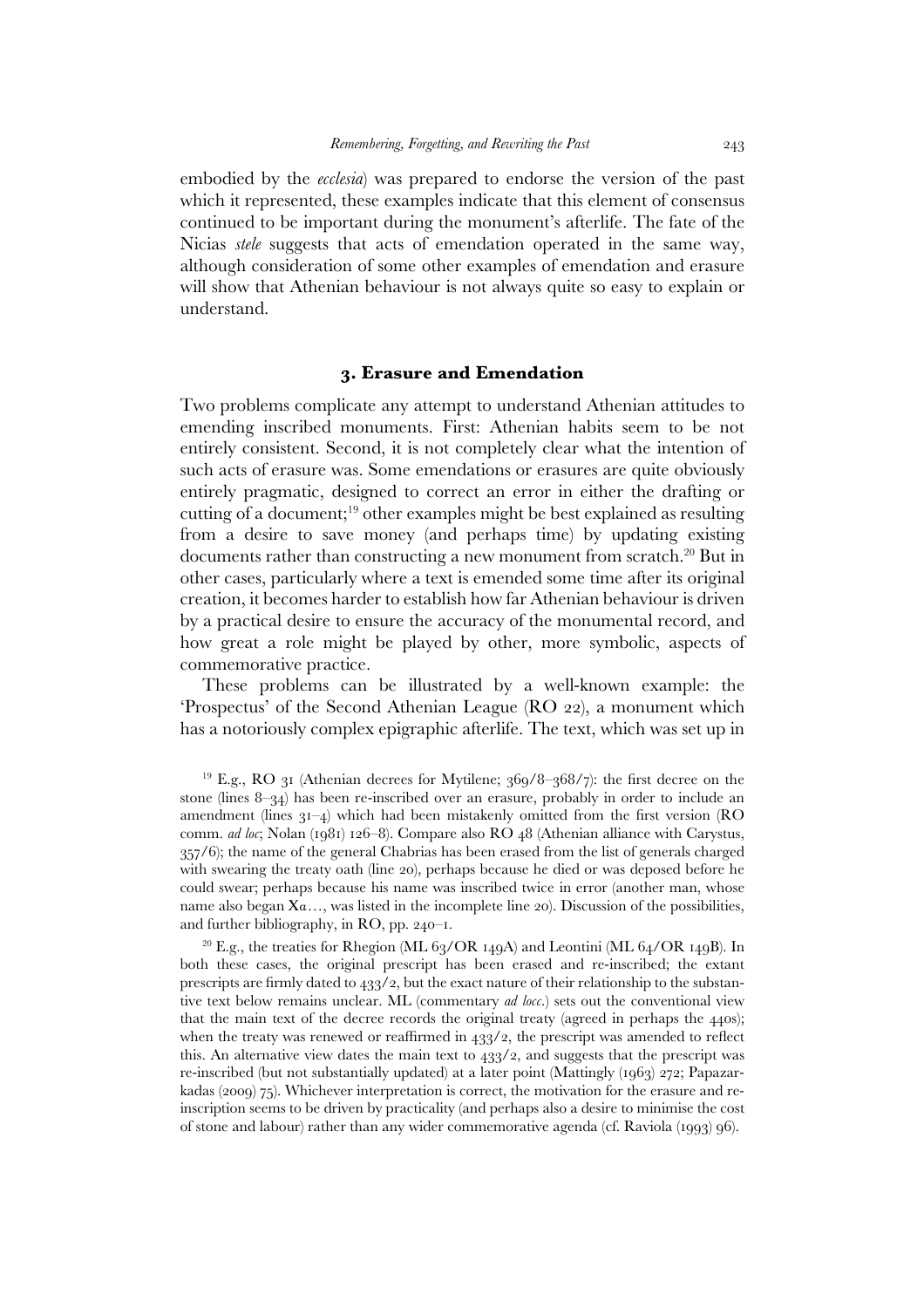378/7, includes an explicit provision that it should be kept up to date by the addition of new members to the stone (lines  $69-72$ ), and this surely suggests that the initial intention (at least) was that the stone act as an accurate record of Athens' diplomatic obligations.<sup>21</sup> That impression is reinforced by the fact that the text was updated not only by additions but also by deletions: the name of one ally seems to have been removed from the list (at line  $111$ );<sup>22</sup> more strikingly, so too was a clause (lines 12–15) which made it clear that the new alliance would operate within the framework of the King's Peace. This latter deletion should probably be dated to 367 (or later): this is when Athenian policy shifted towards hostility to Persia, and it makes sense that a public expression of tolerance of Persian authority might be seen as misleading, not to mention unhelpful, after this date.<sup>23</sup>

 But the problem in understanding the afterlife of this monument lies not so much in what the Athenians did to the stone, as in what they failed to do, in terms both of additions and deletions. At some point in the late 370s (before the stone was full) names of allies were no longer added to the list.<sup>24</sup>

<sup>21</sup> Compare ML 87/OR 185 (Athenian treaty with Selymbria, *c*. 408/7), which includes (at lines  $38-41$ ) an instruction to delete names of hostages from a list (the hostages presumably having been taken to ensure Selymbrian co-operation until the treaty was agreed, and now having served their purpose). The verb used is  $\epsilon \xi a \lambda \epsilon i \phi \omega$ , 'wipe out', which might suggest that the list was on wood, or some other temporary medium, rather than stone (compare the examples given by Fischer (2003) 247).  $\epsilon$ κκολάπτω, 'carve out', is more commonly used of emendations to inscribed texts: e.g., *IG* I<sup>3</sup> 106, lines 21–3: τὰ δὲ περὶ  $T_t\mu\acute{a}\nu\theta$ ος γεγρα|[ $\mu\mu\acute{e}\nu\alpha$ ] ἐν πόλει ἐκκολα $\phi[\sigma]\acute{a}\nu\tau\sigma\nu$  hoι ταμίαι hoι τες θε $\hat{\sigma}$ ελες στ|[έλες· ('the Treasurers of the Goddess should carve out from the *stele* on the Acropolis those things which are written about Timanthes'); the nature of what was written, or why it now needed to be erased, is unclear: for brief discussion, see Walbank (1978) 432.

<sup>22</sup> The name erased has often been thought to be Ἰάσων: see, e.g., IG II<sup>2</sup> 43, following a suggestion made by Fabricius (1891) 594, and followed by many since: notably Accame (1941) 91–3; Tod 123. Epigraphic objections to the restoration are stated most influentially by Woodhead (1957), and accepted by (e.g.) Cargill (1981) 43–4; Baron (2006) (the latter arguing that the erasure is most likely to be a correction of a stone-cutter's error rather than the result of defection from the League; Mitchel (1984) takes a similar view on the reasons for the erasure, though a different one on the question of what was erased).

<sup>23</sup> Xen. *HG* 7.1.33–40; Ryder (1965) 81–2; Cargill (1981) 31–2. Accame (1941) 149–50 and Cawkwell (1973) 60 n. 1 both suggest that the erasure should be dated to 375; Marshall (1905) 16–17 argues that the clause was removed in 369. (Accame's argument was based on a belief that the erasure contained a reference to the King's Peace, which became embarrassing when, in 375, Athens made peace without reference to the King; both Cawkwell and Marshall believed that the erasure contained a critical reference to the Spartans, which became inappropriate when the Athenian policy to Sparta became more friendly, whether in 375/4 or 369.)

<sup>24</sup> The last name on the list (lines 131–4, on the left face of the *stele*: the *demos* of Zacynthus at Nellos) might not have been the last entry inscribed on the stone: it has been noted that this entry, which is separated from, and in a different hand than, those above the last names on the list, is aligned with the start of the list of league members on the front face of the stone (at lines 79ff.), and was probably originally intended to be grouped with it (Woodhead (1957) 371 n. 15, developed by Cawkwell (1963) 88; see most recently Baron (2006)  $381-2$ ). The cities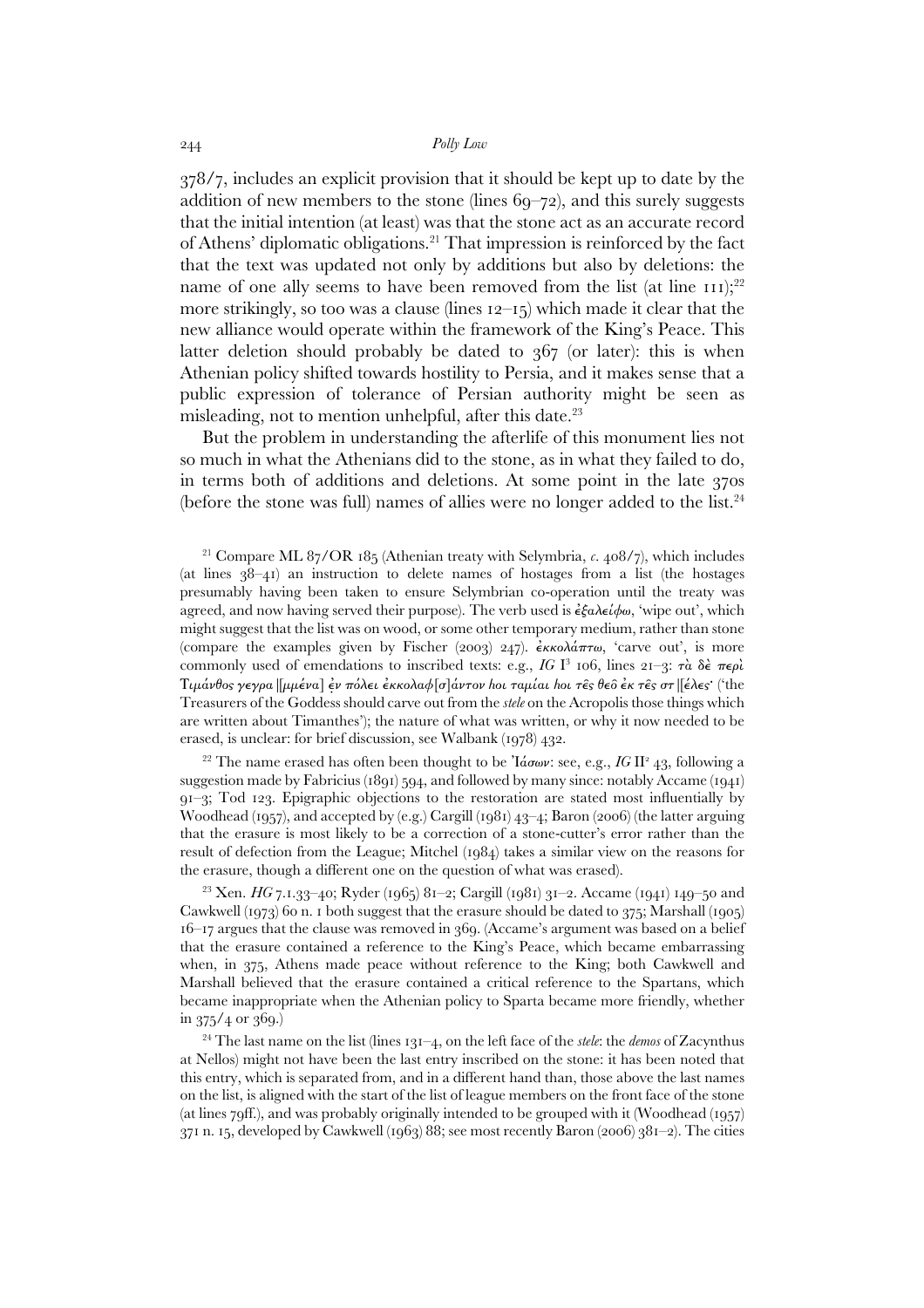Even harder to explain is the approach taken to deletions from the stone, and in particular the fact that a reference to Athenian (and allied) hostility to Sparta was not erased, even though Athens and Sparta entered into an alliance in 369 BCE. <sup>25</sup> This change in policy pre-dates the shift in attitude to Persia which is thought to provoke the erasure from lines  $12-15$ , which makes it extremely hard to argue that the failure to update the inscribed text indicates nothing more than that the *stele* had been completely forgotten by the early 360s. If the stone was still prominent enough to be worth altering in 367, it is hard to claim that it was irrelevant in 369. Nor does it seem likely that the shift in policy was thought too trivial to be worth noting (or rather, in this instance, concealing), since there is good evidence (again in inscribed form: RO 31) that Athens' policy of détente with Sparta had indeed caused considerable annoyance among the allies, and required Athens to produce some (not entirely convincing) diplomatic special pleading. What, then, is going on?

 In attempting to answer that question, it is useful to pause to think more carefully about both the practicalities and the implications of these acts of erasure. This subject has most commonly been addressed in the context of *damnatio memoriae*; studies of the memory politics of this practice have, rightly, emphasised that this sort of (large-scale) obliteration should be seen not so much as an attempt to obliterate memory entirely as to transform honorific commemoration into a form of visible denigration. That is: the power of an act of *damnatio* relies, at least in part, on the viewer of a monument being able to supplement the gaps in an inscription with their own knowledge of what those gaps had once contained, and the reasons why the text had been removed.<sup>26</sup> This approach does work very well in explaining some Athenian erasures, most notably the case (already briefly mentioned) of the Hellenistic damnatio of the Antigonids. As has been seen,<sup>27</sup> one inscription (*Agora* 16.114, an honorific decree) was taken down completely as part of this process (presumably because deleting all the Antigonid references on it would have left an almost entirely empty stone). In other cases, though, the Athenians carefully removed only the specific references to the Antigonids; the process was systematic, targeted, and (as Byrne has shown) almost certainly carried out by only two or three stone-cutters (each, it seems, assigned to work in a specific area of the city).<sup>28</sup> In this case, the explanation of erasure-as-

- <sup>25</sup> Xen. *Hell.* 7.1.1–14, Diod. 15.67.1; on the date, see Jehne (1994) 79, n. 190.
- $26$  See, generally, Flower (2006), esp. 17–34 on memory sanctions in the Greek world.
- <sup>27</sup> Above, p. 240.
- 28 Byrne (2010).

listed in lines 112–30, most likely to be the last inscribed on the stone, probably joined the League (and were therefore, presumably, added to the inscription) in either 375 (suggested by, e.g., RO 22; Cawkwell (1981) 42–5) or 373 (Tod 123; Baron (2006) 388–90). *c.* 58 states were listed on the *stele*; Diod. 15.30.2 says that 70 states joined the League; Aeschin. 2.70 claims 75.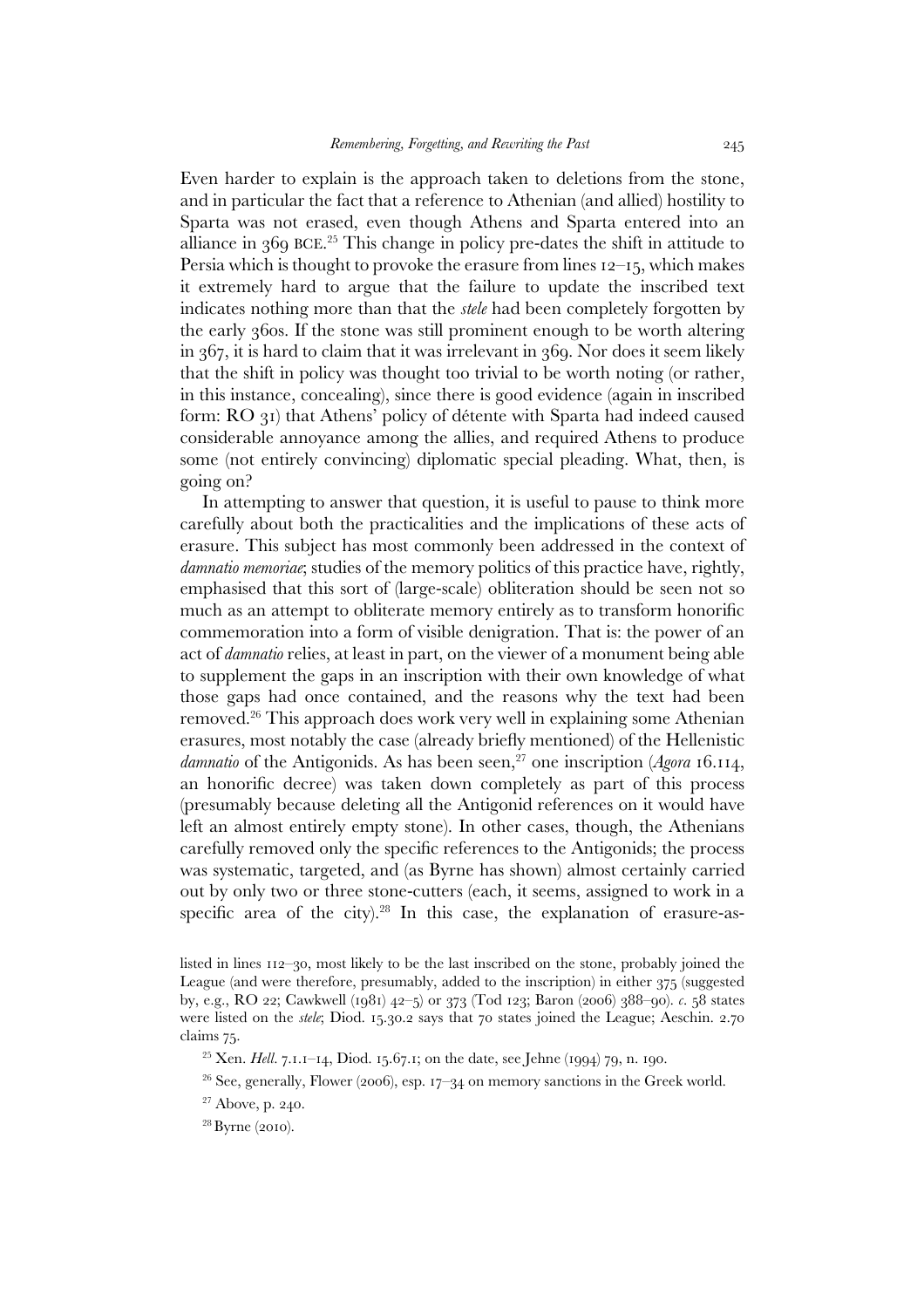conspicuous-insult works well, and is neatly supported by the fact that references to the Antigonids which were already hostile were left in place, most notably in the honours for Callias of Sphettus (*IG* II<sup>3</sup>1, 911) and for the comic poet Philippides  $(IG II<sup>3</sup> I, 857).<sup>29</sup>$ 

 If we move back to the Classical period, such clear-cut examples of *damnatio* become harder to find, although two possible candidates are worth considering. First, and more briefly: *IG* II<sup>2</sup> 1606, a naval catalogue of 374/3, which includes six mentions of the Athenian commander Timotheus (lines 12, 25, 30, 70, 75, 87). When the list was initially inscribed, Timotheus had been elected General, and this title followed each mention of his name. In the late summer or autumn of 373, however, Timotheus was charged with treason, impeached, and dismissed from his post; presumably in response to this, all six mentions of his being general have been excised from the inscription, although his name remains untouched.<sup>30</sup> Timotheus' disgrace is, then, visibly (and repeatedly) marked in this text, although the Athenians' desire to maintain a comprehensive record of their naval operations seems to have prevented them from removing all trace of his original presence from the stone.<sup>31</sup>

 A second, more complicated, example is the *stele* which records two honorific decrees for the people of Neapolis (ML 89/OR 187). The first decree (passed in 409, and first both chronologically and in its position on the stone) praised the Neapolitans for their loyalty to Athens, and originally noted (in line 7) that they remained allies although they were colonists of the Thasians (who were then in revolt against Athens). The second decree (probably passed in 407) includes, among other things, a request that this description be removed (lines 58–60); the amendment has duly—and quite visibly—been carried out in the first decree. Even the most absent-minded reader of the text would, I think, be hard-pressed to miss the fact that the reference to Thasos as the mother-city of the Neapolitans had been deliberately suppressed in the first decree, since this fact is made absolutely clear in the second decree. What is much harder to tell, though, is whether this visible act of erasure was intended to emphasise the Neapolitans' hostility to the Thasians, or was just a result of an Athenian secretary failing to think through the consequences of his actions. The interpretation of the significance of the erasure depends at least in part on the equally uncertain question of the exact implications of advertising (or suppressing) this mothercity/colony connection. Is the colonial relationship to be thought of as something oppressive, from which the Neapolitans could celebrate their

<sup>29</sup> For Callias of Sphettus (*IG* II<sup>3</sup> 1, 911), see Shear, below, ch. 7.

 $30$  For details of the charges and outcome, see Hansen (1975) no. 80. I am grateful to P. J. Rhodes to drawing this example to my attention.

<sup>31</sup> It is worth noting that impeachment was no bar to being held to account in other respects too: Dem. 49.25 indicates that Timotheus would still have been liable to *euthuna* at the end of the year.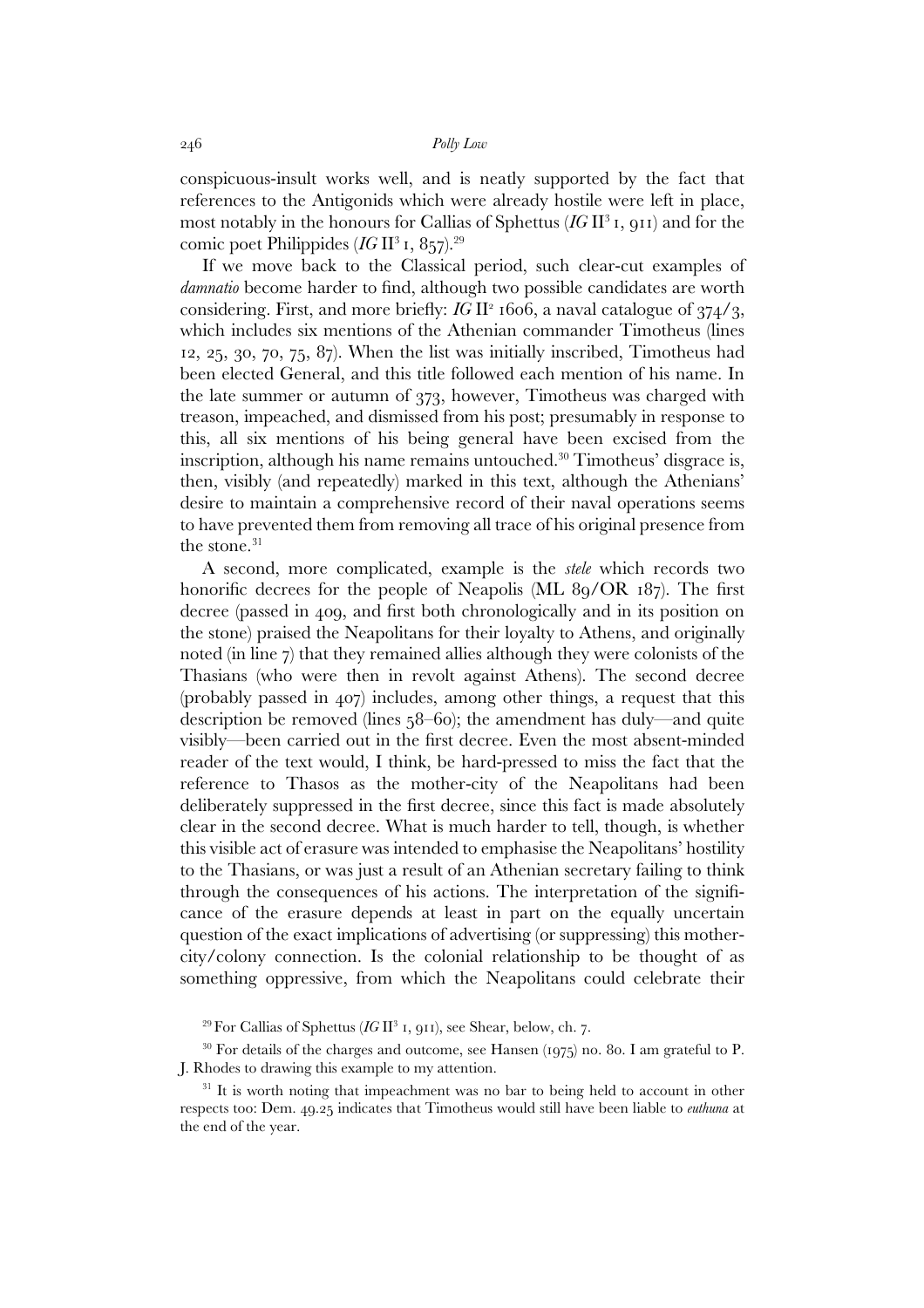liberation? If so, the visibility of the removal of the Thasians could reasonably be seen as a good thing: this would be a tangible symbol of the emancipation of the Neapolitans from Thasian control.<sup>32</sup> Or is it more likely that the Neapolitans might be slightly uneasy at being commemorated as an ungrateful daughter-city, a state which had betrayed its conventional obligations to its metropolis?<sup>33</sup> In that case, it would become harder to argue that viewers of the stone were intended to read too much into the conspicuous erasure of the Neapolitans' mother city: their removal from the stone will have created, or have been intended to create, not an absent presence, but simply and straightforwardly an absence.

 With these (admittedly inconclusive) examples in mind, it is possible to return to the problem of the erasure (and absence of erasure) in the Prospectus of the Second Athenian League. It would certainly be possible to construct an argument which claimed that viewing and explaining erasures in terms of deliberate 'memory sanction' (rather than simply pragmatic acts of record keeping) might help explain why the Persians were expunged from this inscription while the Spartans were left in place: there might be no particular harm in viewers of this monument being reminded of Athens' extrication of the League from Persian influence; but removing, and thereby emphasising the absence of, a policy of hostility to Sparta might have been a less obviously desirable move. But I would not want to push this argument too far: not every act of erasure was so loaded in its intention; indeed, as has already been seen, it is possible that RO 22 itself includes an erasure which simply removed the name of a state which had somehow ended up being included twice in the list of allies.<sup>34</sup> Whatever is driving the Athenian treatment of this stone (and of other inscribed monuments), it is not, in my view, a coherent, consistent, commemorative agenda.

 Athenian behaviour may have been inconsistent, but it was not necessarily illogical. Once more, the role of collective consensus deserves attention; not because it provides a single key to understanding Athenian erasing habits, but because it might explain why it is hard to find one. I have already suggested, when looking at examples of destruction of inscriptions, that Athenian behaviour seems most often to be reactive rather than systematic, triggered by specific developments which, first, remind the Athenians—or perhaps better, one Athenian (the process starts with an individual proposer)—of the existence of certain (or a certain set of)

 $32$  Suggested by Wilhelm (1903) 777, and more recently by Smarczyk (1986) 34; Brunet (1997) 237.

 $33$  The more generally held view, suggested by (e.g.) Graham (1971) 86-7. Graham follows Pouilloux (1954) 178–92, in suggesting that *IG* XII.5 109 is an agreement between Thasos and Neapolis and should be dated sometime between 411 and 407; if this is correct then it would make it even more likely that the Neapolitans would, in 407, wish to downplay any record of their brief burst of hostility to their mother-city.

<sup>34</sup> See above, n. 22.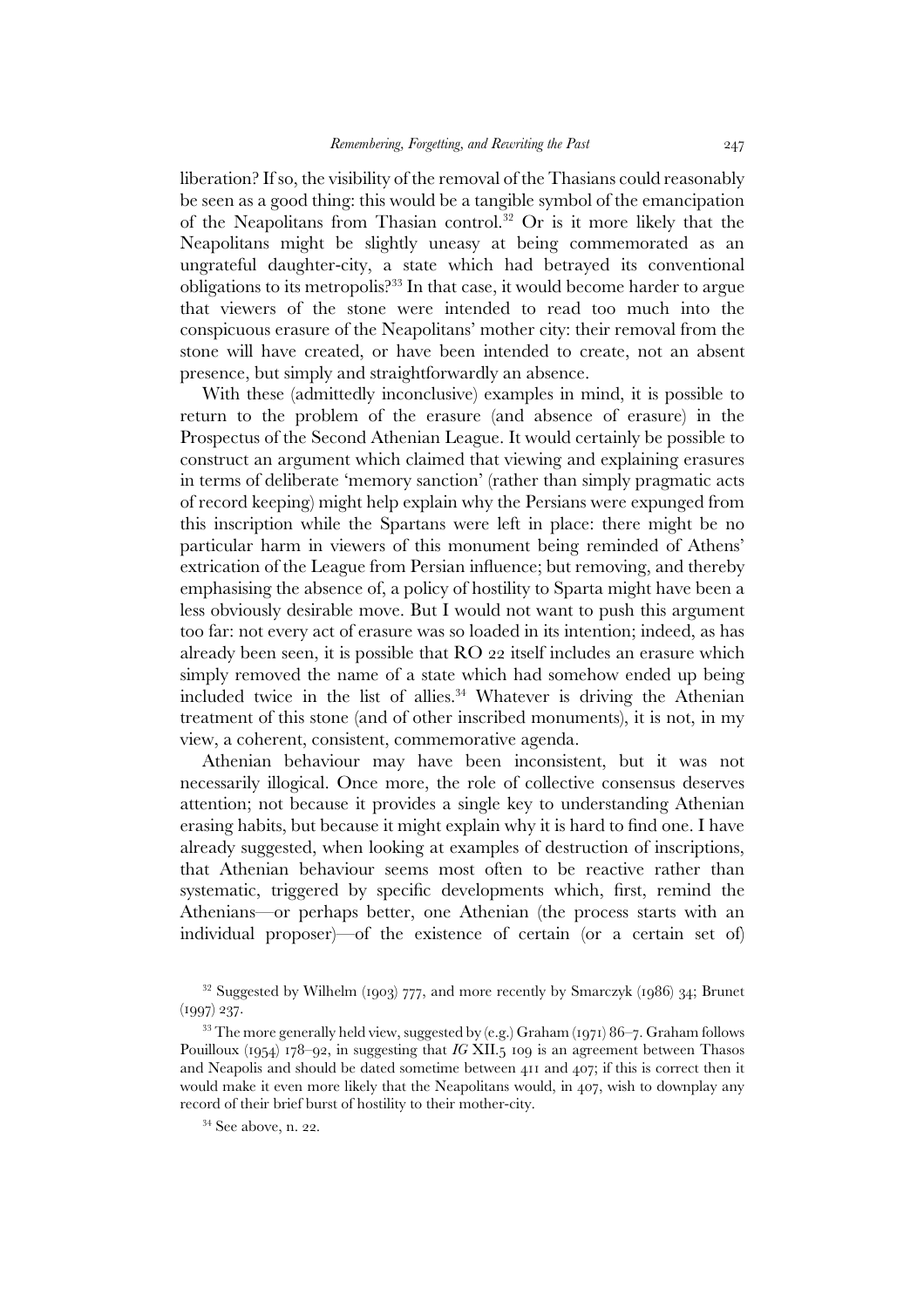inscriptions, and then prompt them (or him) to realise that the things recorded in those monuments would be best removed from the collective record. Furthermore, that action is itself collectively endorsed: each act of destruction, and each act of emendation or deletion, required the approval of the *demos*. To the examples of the treaty with Alexander, the Peace of Philocrates, and the Peace of Nicias we can now add the ones considered here: the Prospectus of the Second Athenian League authorised its own emendation (in certain cases); the honours for the Neapolitans were altered only after the approval of a specific request from the honorands.<sup>35</sup> Conversely, unauthorised alteration of inscriptions can be presented as highly problematic, as can be seen in Demosthenes' outrage at Androtion's (allegedly) illicit decision to melt down some inscribed dedications from the Acropolis (Dem. 22.70, 72):

τὰ µὲν οὖν πόλλ' ὧν λέγων ὑµᾶς ἐφενάκιζεν παραλείψω· φήσας δ' ἀπορρεῖν τὰ φύλλα τῶν στεφάνων καὶ σαπροὺς εἶναι διὰ τὸν χρόνον, ὥσπερ ἴων ἢ ῥόδων ὄντας, ἀλλ' οὐ χρυσίου, συγχωνεύειν ἔπεισεν. … καὶ µήν, ὦ ἄνδρες Ἀθηναῖοι, καὶ κατὰ παντὸς τοῦ χρόνου σκέψασθ' ὡς καλὰ καὶ ζηλώτ' ἐπιγράµµατα τῆς πόλεως ἀνελὼν ὡς ἀσεβῆ καὶ δείν' ἀντεπιγέγραφεν.

I will pass over most of what he said to deceive you; but, by alleging that the leaves of the crowns were rotten with age and falling off—as though they were violet leaves or rose leaves, not made of gold—he persuaded you to melt them down … Again, men of Athens, consider those fine and enviable inscriptions that he has wiped out forever, and the strange and impious inscriptions that he has written in their place.

At least part of Androtion's crime, according to Demosthenes, lies in the fact that he acted without the informed consent of the Athenian people: the agreement of the community was secured for the act of erasure and reinscription, but under false pretences; Androtion has therefore in effect acted unilaterally, and this is what makes his behaviour unacceptable. Similarly, Euxitheus (the speaker of Demosthenes 57, *Against Eubulides*) complains that a group of his enemies have (unilaterally, he implies) 'chiselled out the decree (τὸ ψήφισμ' ἐκκολάψαντες) which the demesmen passed in my honour' in an attempt to undermine his claim to be an Athenian citizen; meanwhile, Euxitheus claims, his enemies have argued that he was responsible for

 $35$  Cf. also ML  $87/OR$   $185$ ,  $IG1^3$  106 (above, n. 21). This process of authorised emendation is visible outside Athens too: compare, for example, *IG* XII.2 1, a treaty establishing a monetary union between Mytilene and Phocaea; the text includes (at lines 1–4) a clause which allows both parties to amend the agreement, by amending (by addition or deletion) the *stele*: ὄττι]|[δέ κε αἰ] πόλις [ἀµ]φότ[εραι . . . . . . . . . .]|[ . . . . .] γράφωισι εἰς τὰ[ν στάλαν ἢ ἐκκ]|[ολάπ]τωισι, κύ[ρ]ιον ἔστω ('whatever each *polis* [*sc.* by mutual agreement] writes on or removes from the *stele*, let it be valid'.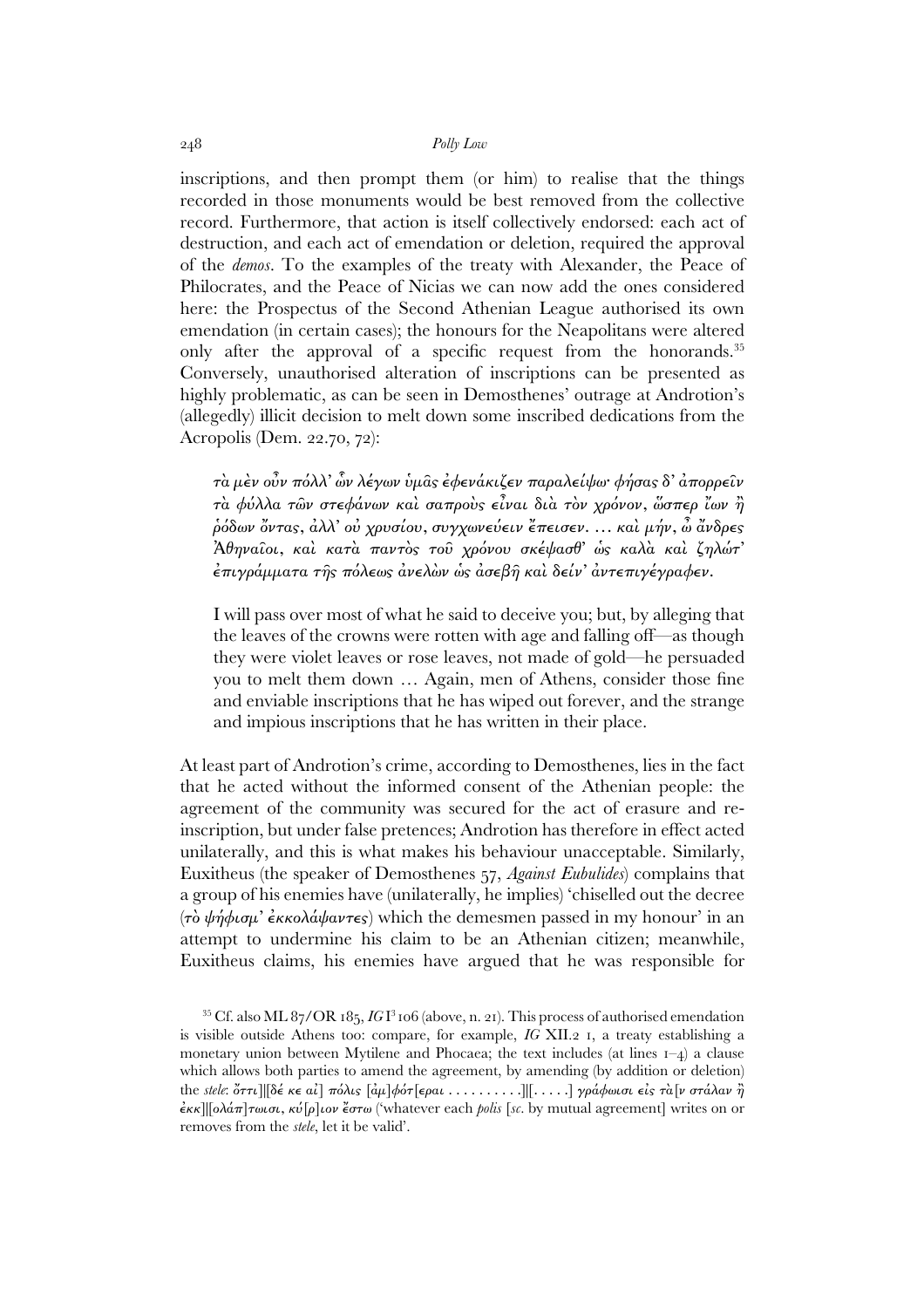vandalising the inscription himself. The one possibility that Euxitheus does not want to entertain is that the emendation to the decree might have been properly authorised by the deme as a whole, because that, in turn, might suggest that the deme had already endorsed a version of history which Euxitheus is arguing against in this speech: one in which he was not a true member of the deme, and therefore not an Athenian citizen.<sup>36</sup>

 Legitimate changes to a monument relied, therefore, on a combination of individual initiative and collective agreement, and bearing that in mind might make it easier to explain why the outcomes of that process might sometimes appear inconsistent. To return (for the last time) to the troublesome Spartans of RO 22: we might want to explain their persistence with reference either to a lack of individual interest (that is: for whatever reason, no Athenian thought it worth standing up in the assembly to suggest chiselling out this clause) or lack of collective agreement about the merits (practical or symbolic) of re-writing the past in this way. We can only speculate about the reasons why the Athenians decided to act, or to fail to act, as they did: did the political context not call for it? Or were they influenced by the realisation that removing this clause—and with it a large chunk of the motivation formula—might have made the decree simply too lacunose to make sense? Our speculations are further hampered by the fact that we cannot be sure at which point the process stalled (was a proposal never made, or was a proposal made but rejected?). What we should probably be careful about doing, though, is assuming that our inability to reconstruct the logic behind the treatment of a text necessarily means that such a logic never existed.

# **4. Reconstruction**

This final section will consider a third way in which the Athenians reshaped the epigraphic record of their past: the re-creation of destroyed monuments. It will focus on a set of examples which are all connected with the oligarchic revolution (and democratic counter-revolution) of 404/3, and the aftereffects of those events.<sup>37</sup> This material provides some of the best epigraphic evidence for the ways in which the commemorative function of an inscribed

<sup>37</sup> Thoroughly discussed by Shear (2011).

<sup>&</sup>lt;sup>36</sup> The case of the Serpent Column is also worth considering as a non-Athenian example which demonstrates (at least an Athenian assumption of) similar attitudes to licit and illicit emendation of inscriptions: in this case, accounts of the monument's history report both unauthorised (and problematic) inscription (Pausanias' addition of an epigram praising his own achievements) and subsequent 'official' erasures and additions, authorised by the Spartans (in Thucydides' version: 1.132) or the Delphic Amphictiony (according to [Dem.] 59.98; note that, in [Demosthenes'] account, the initiative came from the Plataeans, who then persuaded the Amphictiony to take action: a similar process, that is, to the one we have seen in Athenian contexts). On the nature (and authorship) of the (real) inscriptions on the Serpent Column, see Steinhart (1997) 53–69.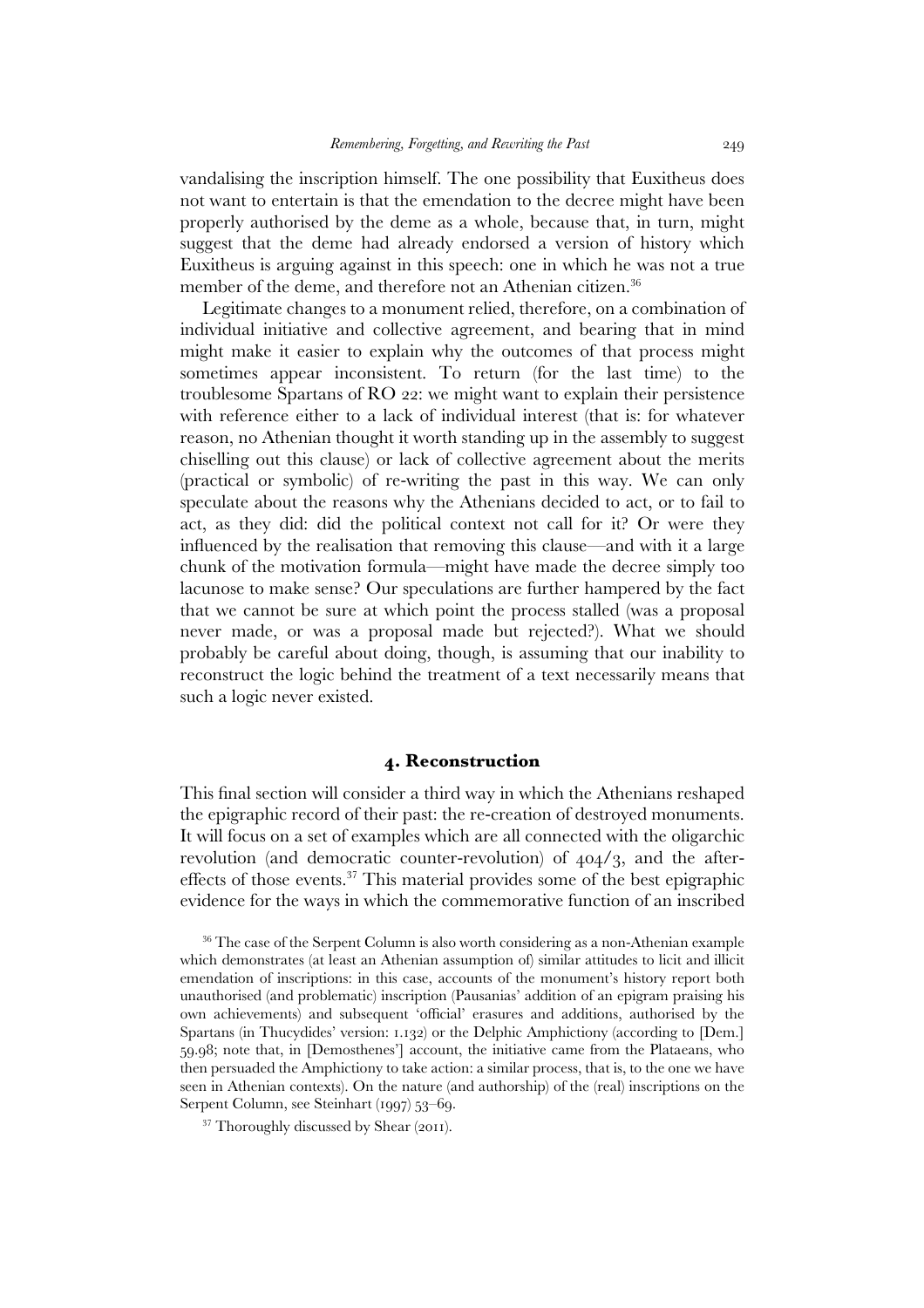decree might shift over time and in different contexts. It also illustrates once more the ways in which inscriptions can be viewed as records of a set of individual responses to past events, set in a collectively-endorsed commemorative context. Where this material differs from that considered so far is that it reveals much more clearly the extent to which individuals could shape both the process of commemoration and its monumental outcome.

 The story starts with a flurry of epigraphic destruction, carried out by the oligarchic regime of the Thirty Tyrants (404/3 BCE). The Thirty's inscription-destroying tendencies are quite well known: as will be seen, they are attested in the epigraphic record, and they are also alluded to in the Aristoteleian *Athenaion Politeia*'s account of their constitutional and legislative reforms (*Ath. Pol.* 35.2):

τὸ µὲν οὖν πρῶτον µέτριοι τοῖς πολίταις ἦσαν καὶ προσεποιοῦντο διώκειν τὴν πάτριον πολιτείαν, καὶ τούς τ' Ἐφιάλτου καὶ Ἀρχεστράτου νόµους τοὺς περὶ τῶν Ἀρεοπαγιτῶν καθεῖλον ἐξ Ἀρείου πάγου, καὶ τῶν Σόλωνος θεσµῶν ὅσοι διαµφισβητήσεις ἔσχον, καὶ τὸ κῦρος ὃ ἦν ἐν τοῖς δικασταῖς κατέλυσαν, ὡς ἐπανορθοῦντες καὶ ποιοῦντες ἀναµφισβήτητον τὴν πολιτείαν.

At first, therefore, they were moderate to the citizens and pretended to be implementing the ancestral constitution, and they removed from the Areopagus the laws of Ephialtes and Archestratus about the Areopagites, and also those regulations of Solon which were disputed, and they abolished the sovereignty of the jurymen, claiming to be rectifying the constitution and making it unambiguous.

The author suggests that the Thirty represented their removal of the inscribed laws as a purely administrative move,<sup>38</sup> but it is hard to imagine that this act of destruction was not also intended to have a wider, symbolic function: by removing these monuments of (a certain version of) the Athenian past, the Thirty cleared the way for the development of a version of that past which better suited their own ideological agenda. The same motivation can be ascribed to the Thirty's other significant act of epigraphic destruction: the removal of a number of inscriptions which recorded awards of *proxenia* to favoured non-Athenians.<sup>39</sup> The removal of these inscriptions

<sup>38</sup> Osborne (2003) 264–5 makes the case for taking seriously the Thirty's claim to be implementing a serious programme of legislative reform (on the specifics of which, see Rhodes (1993) *ad loc*.; Wallace (1989) 131–44); but a practical purpose and a wider symbolic intention are not mutually exclusive.

<sup>&</sup>lt;sup>39</sup> Six examples are relatively secure: *IG* I<sup>3</sup> 229 ( $\approx$  *IG* II<sup>2</sup> 9); *IG* II<sup>2</sup> 6, 52, 66c; *Agora* 16.37 and 39. (Further details of these inscriptions can conveniently be found in Lambert (2012) 266−7). *IG* I<sup>3</sup> 227 (≈ *IG* II<sup>2</sup> 8), *IG* I<sup>3</sup> 228 (≈ *IG* II<sup>2</sup> 32), and perhaps ML 80/OR 173 (see below, n. 46) were also re-inscribed in the early fourth century, but in these cases it is not clear from the extant text whether the original decrees were destroyed by the Thirty or were being replaced for some other reason (see below, p. 253).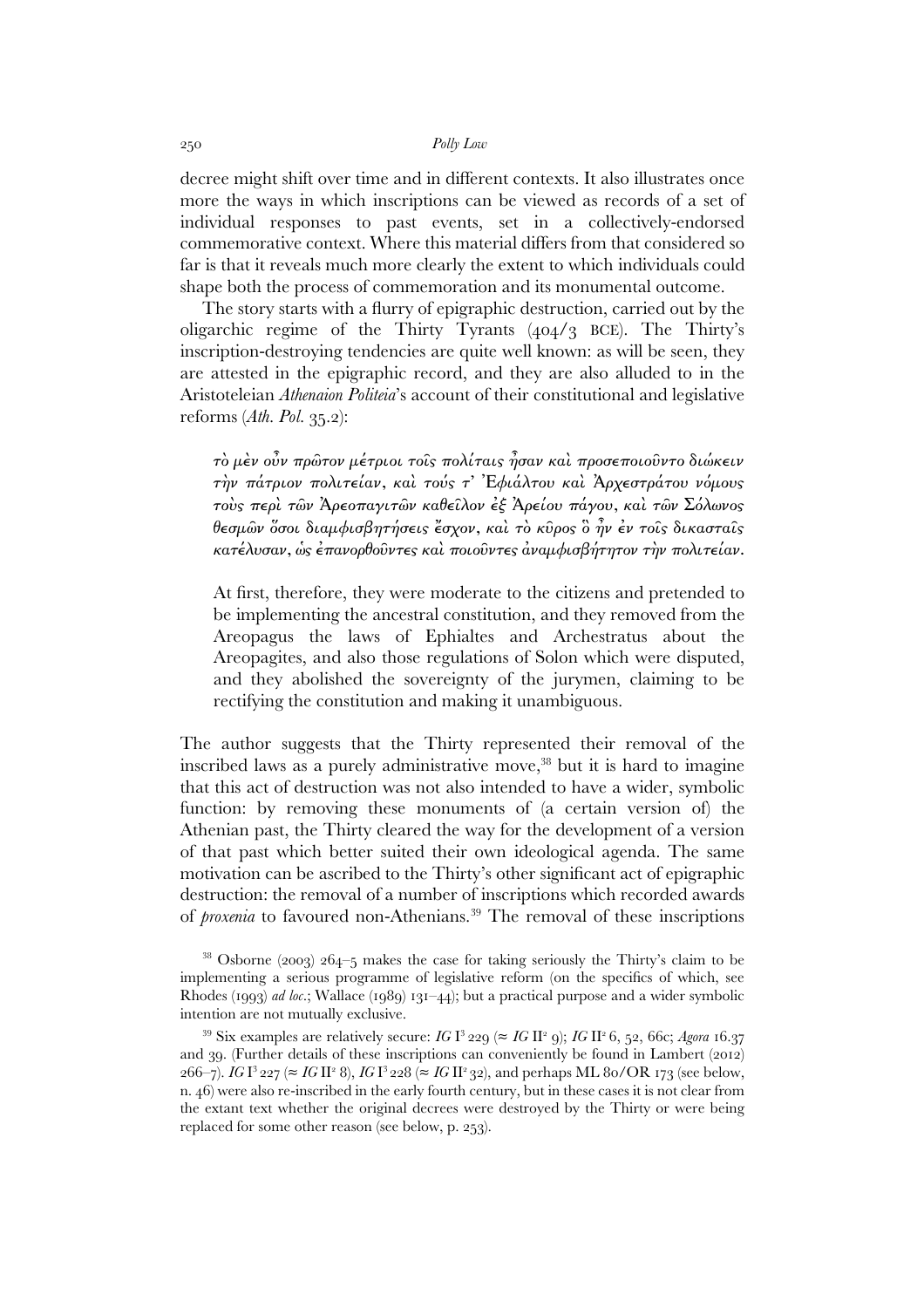might have symbolised the abnegation of the privileges which they conferred,<sup>40</sup> but what is more certain is that their destruction contributes to a reshaping of the Athenian commemorative landscape. We should note not only the content of these decrees (markers of Athens' interventionist, and imperialist, foreign policy), $41$  but also their location: Lambert has suggested that the placement of honorific decrees on the Acropolis should be seen as a deliberate attempt to make them part of the landscape of power, wealth, and prestige created by the building projects of the mid-fifth century; their removal from that landscape might be seen as an equally loaded move.<sup>42</sup>

 Perhaps the most interesting thing about the Thirty's attempt to reshape the record of Athens' past, however, is the fact that it seems not to have worked. One reason that we know that some decrees were taken down in 404/3 is because some later decrees allude to this fact. The acts of destruction were, in other words, doubly unsuccessful: the destroyed decrees were restored, and all the Thirty managed to do was find themselves inscribed into Athenian (and modern scholarly) collective memory as epigraphic vandals.<sup>43</sup> But it is possible to do more with these monuments than simply to use them as evidence for the ineptitude of oligarchs. First, it is worth exploring the reasons for (and consequences of) the commemoration of the Thirty's actions in the later inscriptions. The material is frustratingly fragmentary, but some patterns do emerge. It is worth emphasising the plural—pattern*s*—here: although these restored proxeny decrees are sometimes piled together into a single commemorative heap, in fact, they show considerable diversity in what they record, what they omit, and how they represent their relationship with their destroyed original.

 Some fourth-century proxeny decrees include the destruction of an earlier award in their list of factors which justify the creation of a new award. *IG* II<sup>2</sup> 52, for example, awards *proxenia* to the grandsons of Xanthippos: the Thirty had done something to the inscription recording the proxeny of the grandfather (destruction seems a plausible restoration); the function of this decree is not to reactivate the grandfather's status, but rather to reward his grandsons.<sup>44</sup> Likewise, *Agora* 16.37 awards proxeny to some citizens of Ialysos

### <sup>40</sup> See further below, p. 253.

<sup>41</sup> For *proxenia* as a tool of imperialism, see Meiggs (1949). Mack (2015) 94–5 notes that instances of destruction of inscribed proxeny decrees appear to have been relatively rare, and restricted to contexts of political revolution (as in the Athenian examples discussed here, and a comparable case in Hellenistic Priene, reinscribed as *I.Priene<sup>2</sup>* 27).

 $42$  Lambert (2011) 201. Evidence for the Thirty's more general awareness of the importance of monuments to political messages comes in the story that they changed the orientation of the Pnyx to encourage speakers to pay less attention to the sea (and, by extension, the navy, the empire and democracy): Plut. *Them.* 19.4. See further Shear (2011) 175–80.

 $43$  As, e.g., in Walbank (1978) 8–9; Wolpert (2002) 87–8.

 $^{44}$  It is possible that the original decree is the one recorded on *IG* I<sup>3</sup> 177 (Walbank (1978) no. 63; cautiously followed by Lambert (2012) 266), although the relative dates of the two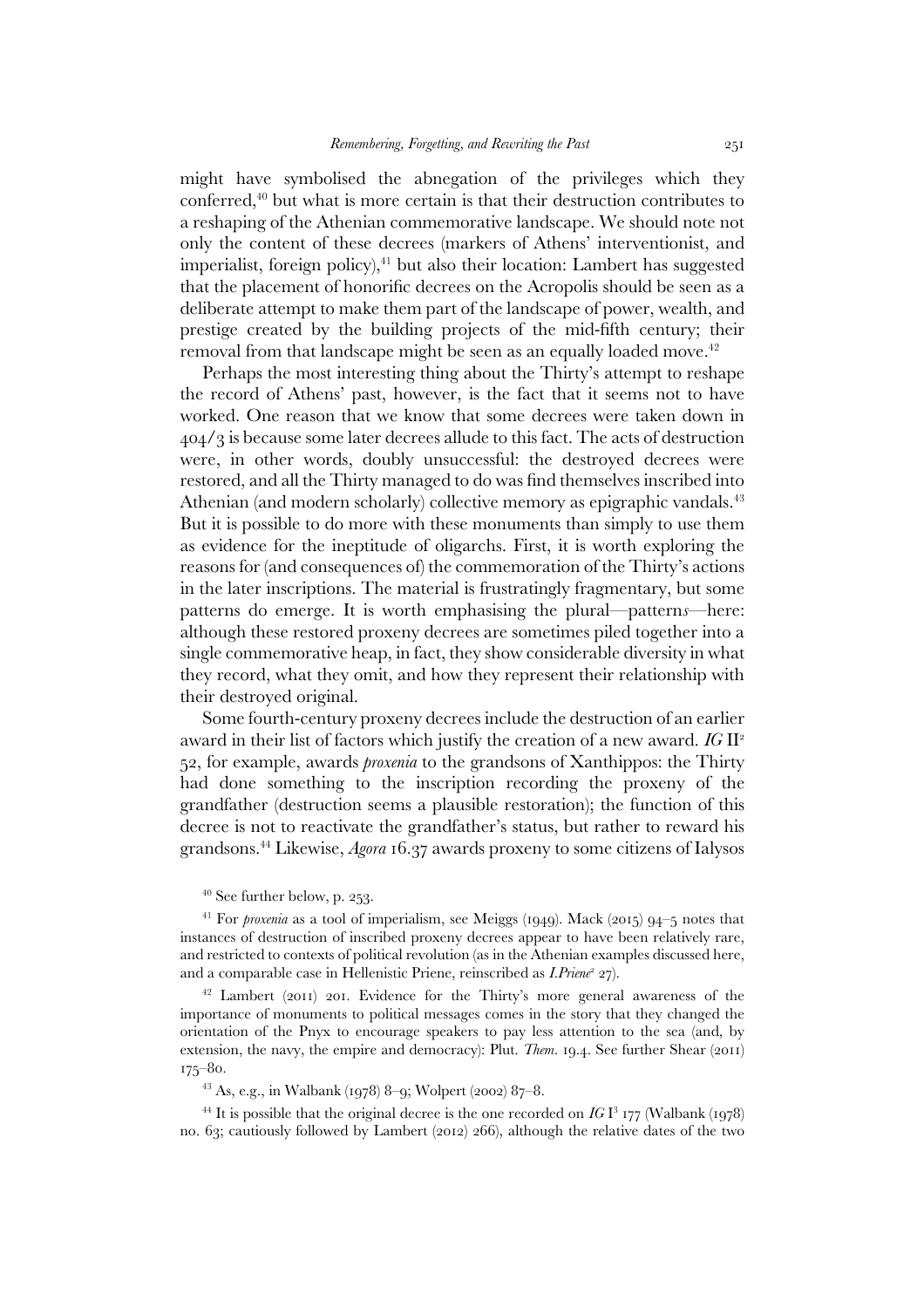in Rhodes, and again notes in doing so that the decree which awarded the same status to their father had been destroyed (in this case the reference to destruction is definitely on the stone; the reference to the Thirty is restored, though not implausibly).<sup>45</sup> The connection between contemporary concerns and the shaping (or re-shaping) of the record of the past is not hard to spot here: in order to justify the claim to honours by the new generation of *proxenoi*, the new decrees must remind the Athenians of the previous services performed by the honorands' families; that they are able to do so by flagging up the oligarchs' hostility to the honorands' ancestors (and therefore, by implication, the ancestors' loyalty to the Athenian *demos*) might be considered an additional bonus.

 How important is the original decree, and the original monument, to the creation of these stories of sustained loyalty to Athens? The short answer to this question is that, at times, it seems to be absolutely central; at others, entirely disposable. A longer answer requires a closer look at two subsets of this material.

 The first set is a group of *stelae* which include (at least) two decrees on each stone.<sup>46</sup> Each example contains a fourth-century decree which (it is inferred: the relevant part of the decree is missing in each case) authorised the republication of a fifth-century decree; that older text is inscribed on the same stone, either above or below the fourth century decree.<sup>47</sup> In one case, *IG* I<sup>3</sup> 229, enough survives of the fourth-century decree to make it reasonably safe

decrees might argue against this:  $IG I<sup>3</sup> 177$  is dated to the late 410s; the revived decree, presumably passed shortly after 403, transfers the honour to the grandsons of Xanthippus (line 4) rather than his sons: it is not impossible that a man honoured in the 410s might have adult grandsons but no adult sons *c.* ten years later, but not overwhelmingly likely either.

<sup>45</sup> The exact date of the decree is unclear (it is usually placed some time in the first decade of the fourth century), and it is therefore also impossible to know what particular factors might have inspired the reactivation of the proxeny relationship (for discussion, see Funke  $(1983) 169-74$ . The context for the award of proxeny to the honorands' father is also unclear: Ialysos was a tribute-paying member of the Athenian Empire (for brief details: Hansen and Nielsen (2004) 1199), and Rhodian forces were present (on the Athenian side) in the Sicilian Expedition (Thuc. 7.57.6); Ialysos defected from the Empire in 411 (Thuc. 8.44.1–2).

<sup>46</sup> There are three (relatively) safe examples of this type: *IG* I<sup>3</sup> 227 ( $\approx$  *IG* II<sup>2</sup> 8; for Herakleides of Clazomenae); *IG*  $I^3$  228 ( $\approx$  *IG* II<sup>2</sup> 32; for the Sicels Archonides and Demon); and *IG* I<sup>3</sup> 229 ( $\approx$  *IG* ii<sup>2</sup> 9; the names and origin of the honorands are not preserved). Possibly to be included in this group is ML 80/OR 173 (for Pythophanes, probably of Carystos): two decrees, one of *c.* 411 and one of 399/8, are inscribed on the same *stele*, but it is unclear whether these were inscribed at the same time (in 399/8, in which case the monument serves as a republication of the earlier decree) or whether the later decree was added as a supplement to an existing monument (D. M. Lewis (*ap.* de Ste. Croix (1956) 19) suggested that it might be possible to detect a change in letter-cutter between the two decrees; for discussion of the implications of this, see Mack (2015) 96).

<sup>47</sup> Below the fourth-century decree in three cases  $(IG I<sup>3</sup> 227, 228, and [probably] 229);$ above it in ML 80/OR 173.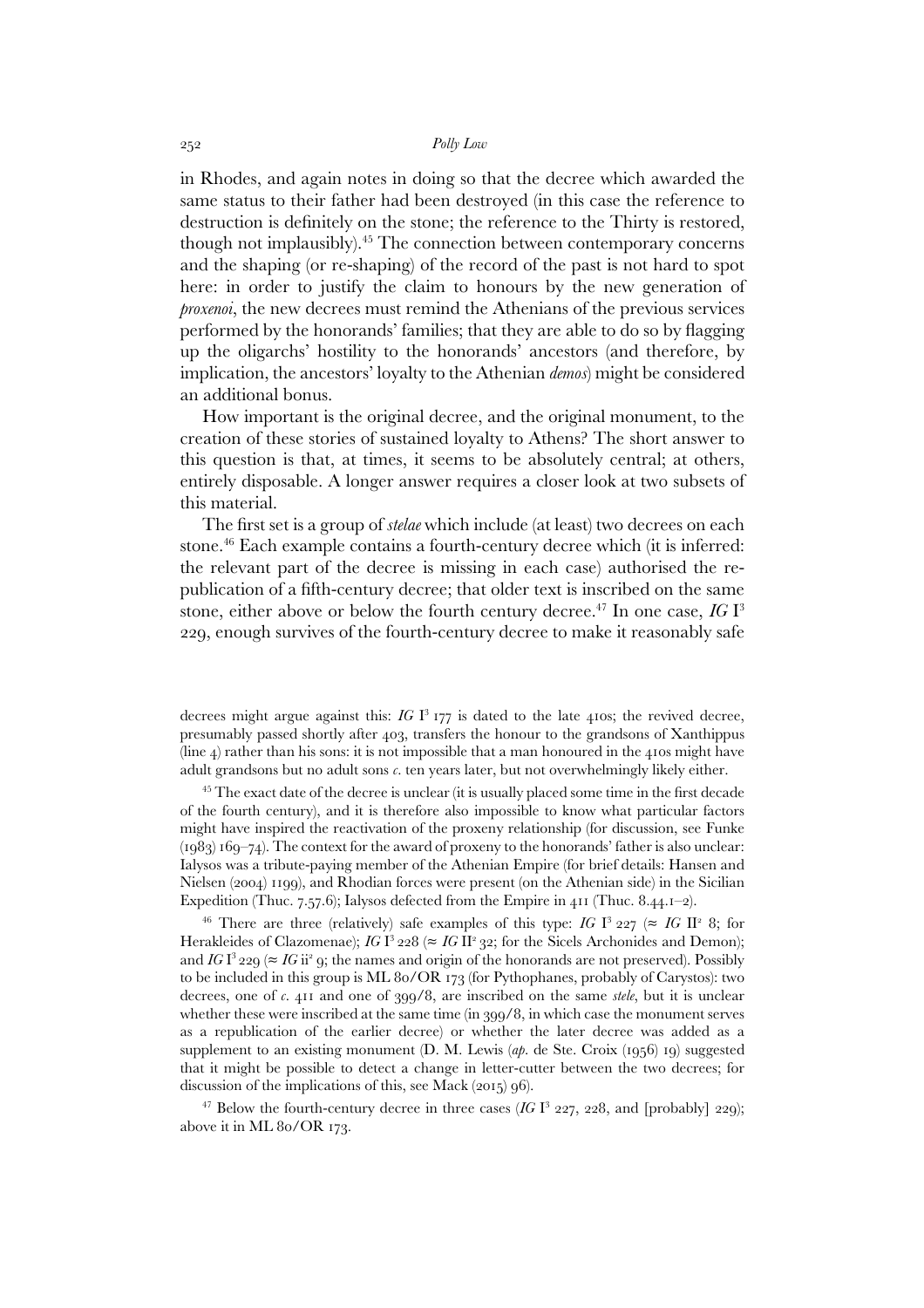to reconstruct a reference to the destruction of the previous monument by the Thirty.

 A notable feature of some, and perhaps all, of this set of decrees is that they were passed not by the *demos* but by the *boule* (the questionable example is  $IGI<sup>3</sup>$  227, where the relevant part of the prescript is not extant). Various explanations for this oddity have been proposed, but the most likely is that that the *boule*'s approval is sufficient here because what is being enacted is not a whole new decree, but simply the process for creating a replacement monument for a decree which had been properly approved on a previous occasion and—a necessary inference, if this line of reasoning is correct whose validity had never lapsed.<sup>48</sup> It is worth digressing briefly to consider the significance of this point, particularly because it seems to contradict the theory (outlined earlier) that removing a monument was seen as equivalent to invalidating the decree which it recorded (a logic which, we could note, also seems to have underpinned the Thirty's destructive acts, at least according to the *Ath. Pol.*). I would suggest that the best way to explain this apparent exception to the general rule is by emphasising the exceptional nature both of the Thirty's regime, and of the Athenians' response to it. Demosthenes (24.56) claims that all acts carried out by the Thirty were deemed invalid by the restored democracy, and it is quite possible (although admittedly not made explicit by Demosthenes) that this ruling would have applied not just to creative acts (new laws, for example), but also to destructive ones (that is: attempts to repeal existing decrees). And it is possible too, given what we have seen so far about the importance of collective (and democratic) approval for the destruction of decrees, that the destructions of the Thirty (who would, necessarily, lack that approval) were thought to have no formal force. In this case, therefore, the destruction of the monument did not entail the annulment of the decree.

 If this line of argument is correct, then it would follow that these fourth century bouleutic decrees are not creating new regulations, but simply reestablishing a physical record of a decree of the *demos* which was still in force. This interpretation seems to fit with what is done (or—more to the point not done) with the re-created texts of the fifth-century decrees, which, as far as it is possible to tell, are repeated absolutely verbatim: amendments in the fifth-century parts of *IG* I 3 227 and 228 are preserved in the re-inscribed versions (lines 14–25 and lines 19–25 respectively); anachronistic references to the 'cities over which the Athenians have *kratos*' are retained (*IG* I 3 228, lines 10–11). Although the move to recreate these decrees is clearly driven by contemporary needs, the focus on the present goes only so far. In particular, it does not allow the originally (and collectively) authorised version of past events to be amended, even though some of these fifth-century views of the

 $48$  For discussion of this and other possibilities, see Rhodes (1985) 82–4.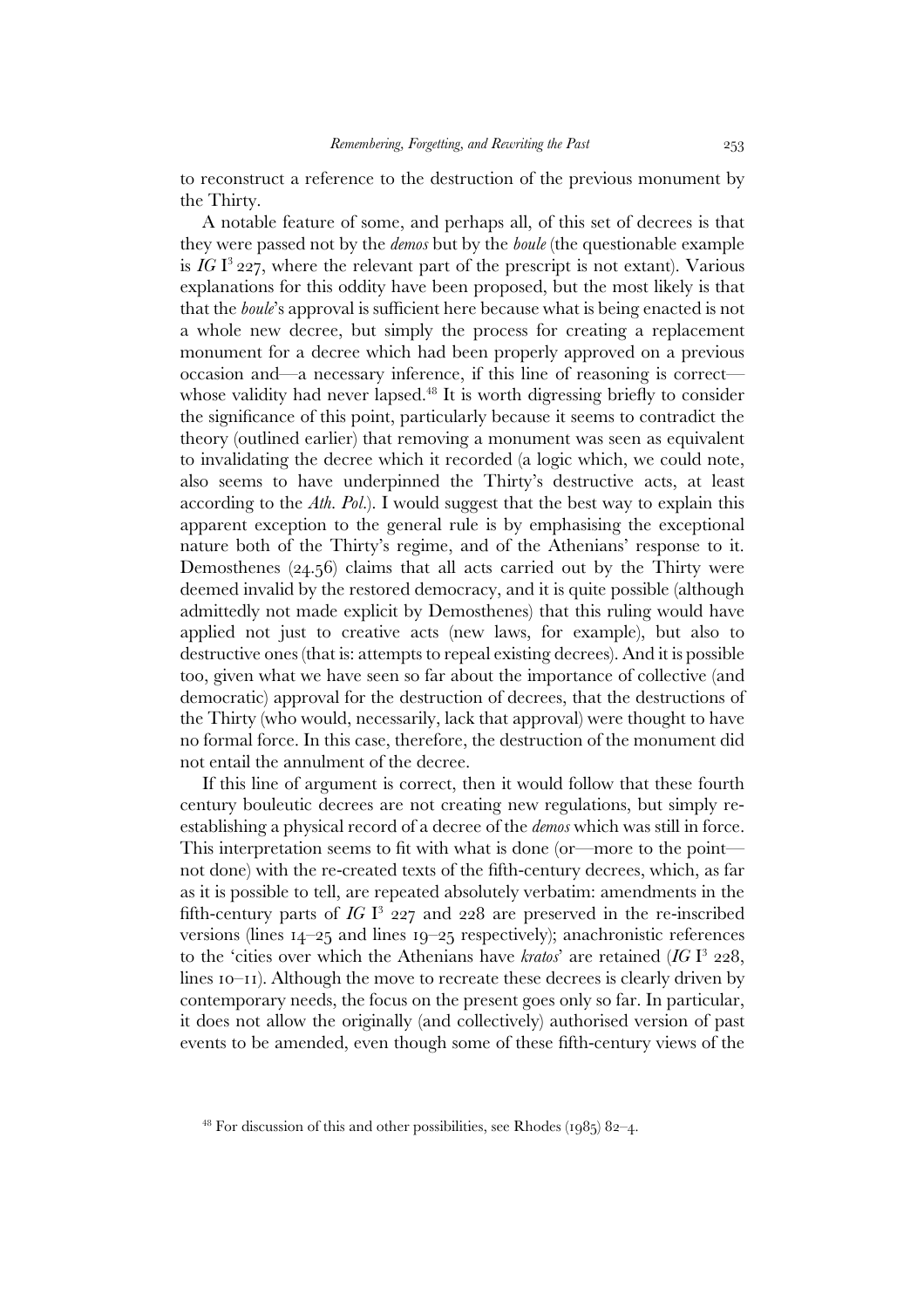world (and Athens' role in it) might look rather out of place in their new fourth-century context.

 How, then, should we read these monuments? Or—more to the point how should we assume that the Athenians read them? We cannot, certainly, ignore the practical function of the inscriptions, not least from the point of view of the honorands: an award of proxeny did not require an inscribed monument, but an inscription did form an important part of the honour.<sup>49</sup> It is very likely that the initiative for creating these new monuments came (at least initially) not from the Athenians but from the honorands: this is implied by the variation of the form of the monuments;<sup>50</sup> the fact that funding for the restored monument might from the honorands rather than the Athenian state;<sup>51</sup> and, above all, the fact that the dates of reconstruction seem to cover a period of around two decades.<sup>52</sup> It would, in other words, be a mistake to imagine the restored democracy engaging in a systematic (or even sustained) programme of re-establishing the record of their past actions, or of championing their victory over the oligarchic challenge to those actions.<sup>53</sup> Nevertheless, the part played by the Athenians cannot be ignored: they might not have taken the lead in restoring the monuments, but they surely had a say in their form. The verbatim repetition of the earlier decree is a deliberate choice (and not an inevitable one);<sup>54</sup> and the same applies to the reference to the Thirty.<sup>55</sup>

# <sup>49</sup> Walbank (1978) 3–4; Lambert (2011) 199–200.

 $50$  See above, n. 47, for variations in the content and layout of the inscriptions. All the examples in this set are extremely fragmentary, so it is not possible to say how much about their overall physical form; the only fully preserved revived proxeny decree is  $IG$   $II^2$  6, discussed below.

<sup>51</sup> This is explicit in *Agora* 16.37 (lines 13–14). Walbank (1978) 261, suggests that  $IGI<sup>3</sup>$  227 was also funded by the honorand (but concedes that the payment clause would have to be entirely restored). The funding formula in the other examples is either missing or not preserved.

<sup>52</sup> Only one example is both a certain case of reconstruction and has a certain date: *IG*   ${\rm I}^3$  228, dated to 385/4. The later decree on ML 80/OR 173 is securely dated to 399/8, but (as noted above, n. 46), it is not clear whether the earlier decree on the stone was also inscribed at this point. Plausible dates for the other examples range from shortly after 403 to the 380s.

<sup>53</sup> Cf. the more systematic democratic re-appropriation of other aspects of monumental and epigraphic space, particularly in the Agora, argued for by Shear (2011), esp. chs. 8 and 9.

<sup>54</sup> See below, pp. 254–7.

<sup>55</sup> A counterexample: the honours for loyal Samians (*IG II<sup>2</sup> I*) were almost certainly destroyed by the Thirty and re-inscribed by the democracy, on a similar pattern to these proxeny decrees (that is, verbatim repetition of a fifth-century original, supplemented with [in this case] two new fourth-century decrees), but the monument makes no reference to either its reconstruction or its destruction. Another counterexample (this time illustrating the possibility of a more detailed account of the destruction of a monument as part of the justification for its reconstruction) comes in the honours for Euphron of Sicyon (*IG II<sup>2</sup>* 448) which were passed (and originally inscribed) in 323/2, removed by the oligarchy some time between 321/0 and 319/18, and re-inscribed, together with a new decree, by the restored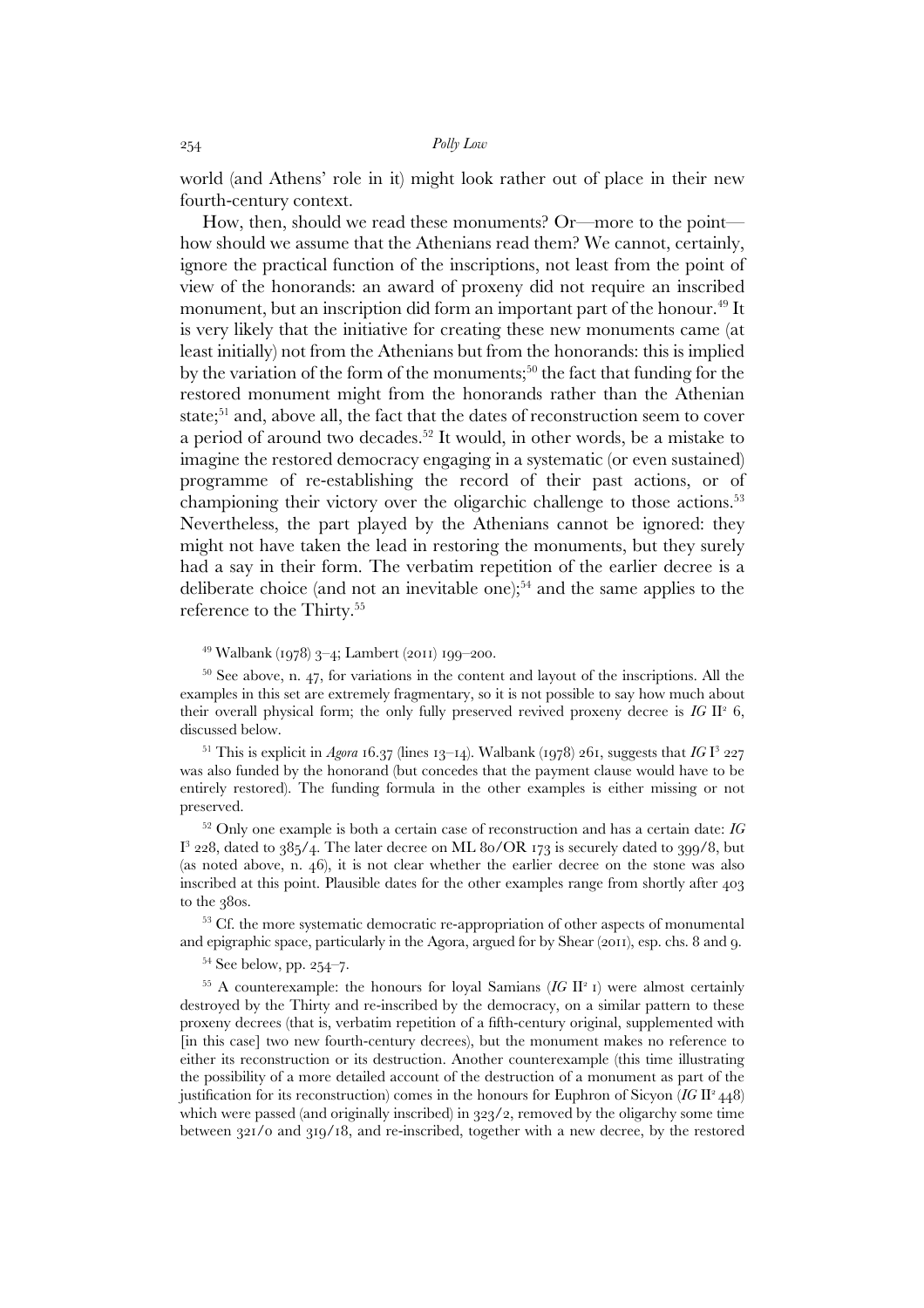Overall, this set of restored proxeny decrees seem to fit quite well into the wider pattern of the Athenian response to the rule of the Thirty: that is, an approach (to borrow Wolpert's term) of 'mindful forgetfulness'.<sup>56</sup> On the one hand, there is an urge (reflected in, though not completely determined by, the terms of the amnesty) to write the episode out of Athenian memory altogether, and to create a seamless join between the democracy of the fifth century and that of the fourth.<sup>57</sup> Such a move has the advantage of emphasising continuity, and the solidarity of the Athenian *demos*: what seemed good to the Athenians in the fifth century still seemed good in the fourth; so much so that the renewed authorisation of the *demos* for these acts is not even required. But this approach has the disadvantage of letting the Thirty off the hook; it is a reluctance to allow this which might explain the reference to the actions of the Thirty in (at least some of) these texts. The reference, when it appears, is brief and plain, in contrast to some other memorials of this period. Aeschines reports a much more charged description of the Thirty which (allegedly) was inscribed on the honours for the heroes of Phyle (3.190):

τούσδ' ἀρετῆς ἕνεκα στεφάνοις ἐγέραιρε παλαίχθων δῆµος Ἀθηναίων, οἵ ποτε τοὺς ἀδίκοις θεσµοῖς ἄρξαντας πόλιος πρῶτοι καταπαύειν ἦρξαν, κίνδυνον σώµασιν ἀράµενοι.

These men, noble of heart, hath the ancient Athenian people / Crowned with an olive crown. First were they to oppose / Tyrants who knew not the laws, whose rule was the rule of injustice. / Danger they met unafraid, pledging their lives to the cause. (Trans. Adams.)

If the Theozotides decree (*SEG* 28.46) can still be dated to 403/2, then this would also provide an example of a characterisation of the Thirty's actions which did not avoid spelling out the nature of their atrocities (in its talk, at lines  $4-5$ , of the  $\beta$ ]*ial*/ $\omega$  θανάτωι, 'violent death', suffered by the democrats).<sup>58</sup> In these proxeny decrees, by contrast, we hear just enough about the Thirty to remind us of their existence (and their actions); the focus of attention remains on the unbroken authority of the Athenian people.

 Once again, however, it is clear that the Athenian approach is not completely consistent, and a second set of evidence—a set with only one

 $57$  Loraux (1996) 88–9; Shear (2011) 257–9.

<sup>58</sup> The decree refers (line 5) to the  $\partial \lambda \psi \alpha \rho \chi' \alpha$ , but it is unclear whether this is a reference to the regime of 404/3 (suggested in the *ed. pr.* by Stroud (1971) 286–7, and widely accepted since) or that of  $411$  (the case for which has most recently been made by Matthaiou (2011) 71–81).

democracy in 318/17 (lines 60–73 describe the process of destruction and reconstruction in some detail).

<sup>56</sup> Wolpert (2002) 87–98.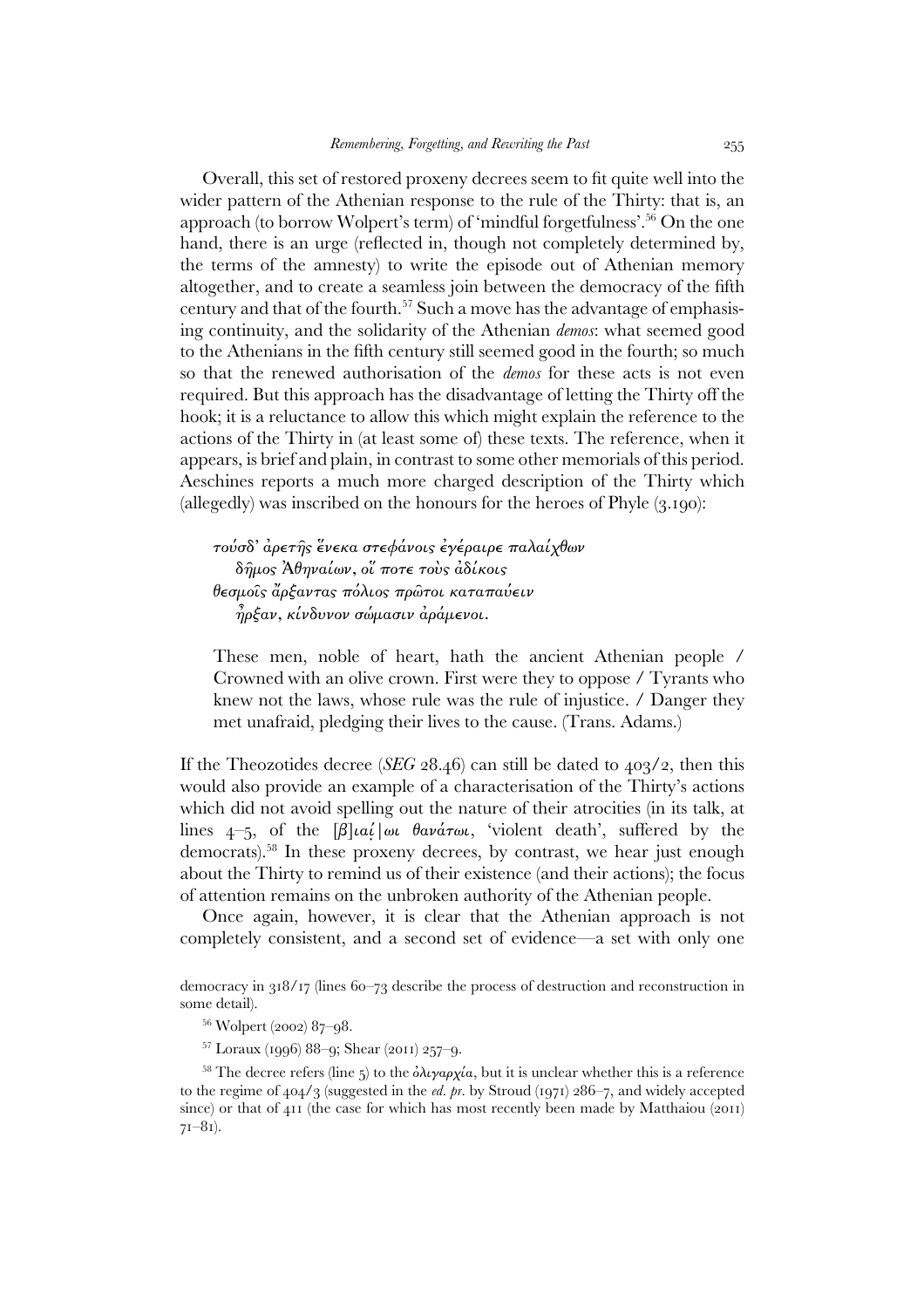definite member—points to the possibility of handling things rather differently. The inscription relates to the claims to proxeny of five brothers, sons of a certain Apemantos, probably from Thasos (OR 177B, *IG* II<del>°</del> 6):<sup>59</sup>

θεοί

 $[\hat{A}\mu\hat{\nu}\nu\tau\sigma]$ ρος, Ευρυπύλο, vac.  $[\hat{A}ργεί]o, Λόκρο, Άλκίμο.$  vac.  $\mathcal{E}$ δοξ $\epsilon$ ν τηι βοληι· Οίνηῒς [ἐπρυ]τάνευε, ∆εξίθεος ἐγ- [ραµ]µάτευε, ∆ηµοκλῆς ἐπε- [σ]τάτε· Μονιππίδης εἶπε· Ἀµύντορι καὶ Εὐρυπύλωι καὶ Ἀργείωι καὶ Λόκρωι καὶ Ἀλκίµωι τοῖς Ἀπηµάντο παισί, ἐπειδὴ καθηιρέθη ἡ στήλη [ἐ]πὶ τῶν τριάκοντα ἐν ἧι ἦ[ν α]ὐτοῖς ἡ προξενία, ἀναγράψ[αι] τὴν στήλην τὸγ γραµµα[τ]έα τῆς βολῆς τέλεσι τοῖς Εὐρυπύλο· καλέσαι δὲ καὶ ἐπὶ ξένια Εὐρύπυλον ἐς τὸ πρυτανεῖο $ν \dot{\epsilon} s \overset{\gamma}{\alpha} \overset{\gamma}{\psi} \rho \iota \overset{\gamma}{\omega} \nu$  vac.

Gods. Of Amyntor, Eurypylos, Argeios, Lokros, Alkimos. It seemed good to the Boule. Oineis held the prytany, Dexitheos was Secretary, Demokles presided, Monippides made the proposal. For Amyntor, Eurypylos, Argeios, Lokros, Alkimos, the sons of Apemantos, since the stele was taken down in the time of the Thirty, in which their proxeny (was recorded), let the Secretary of the Boule write up the stele at the expense of Eurypylos; and let Eurypylos be invited to dinner at the prytaneion tomorrow.

This is the best-preserved of all the examples of this type of monument, a fact which allows us to see a striking gap in what is recorded. The monument

<sup>&</sup>lt;sup>59</sup> The Thasian identity of the honorands is not stated in the text, but is inferred from the fact that one (and perhaps two) of the men named in the inscription can reasonably securely be identified with known Thasians: Apemantus (line 10) is named in *IG* XII.8 263, line 8 as having had his property confiscated by the Thasian oligarchic regime in 411; a son of Apemantus (restored, on the basis of a surviving final rho, as Amyntor) appears in *IG* II<sup>2</sup> 33, line 26, in a list of men exiled from Thasos for *attikismos* (Walbank (1978) no. 61; Pouilloux (1954) 145; Avery (1979) 240–1 adds the appealing if speculative suggestion that the family's well-known pro-democratic/anti-oligarchic stance was the reason that their *stele* was earmarked for destruction by the Thirty).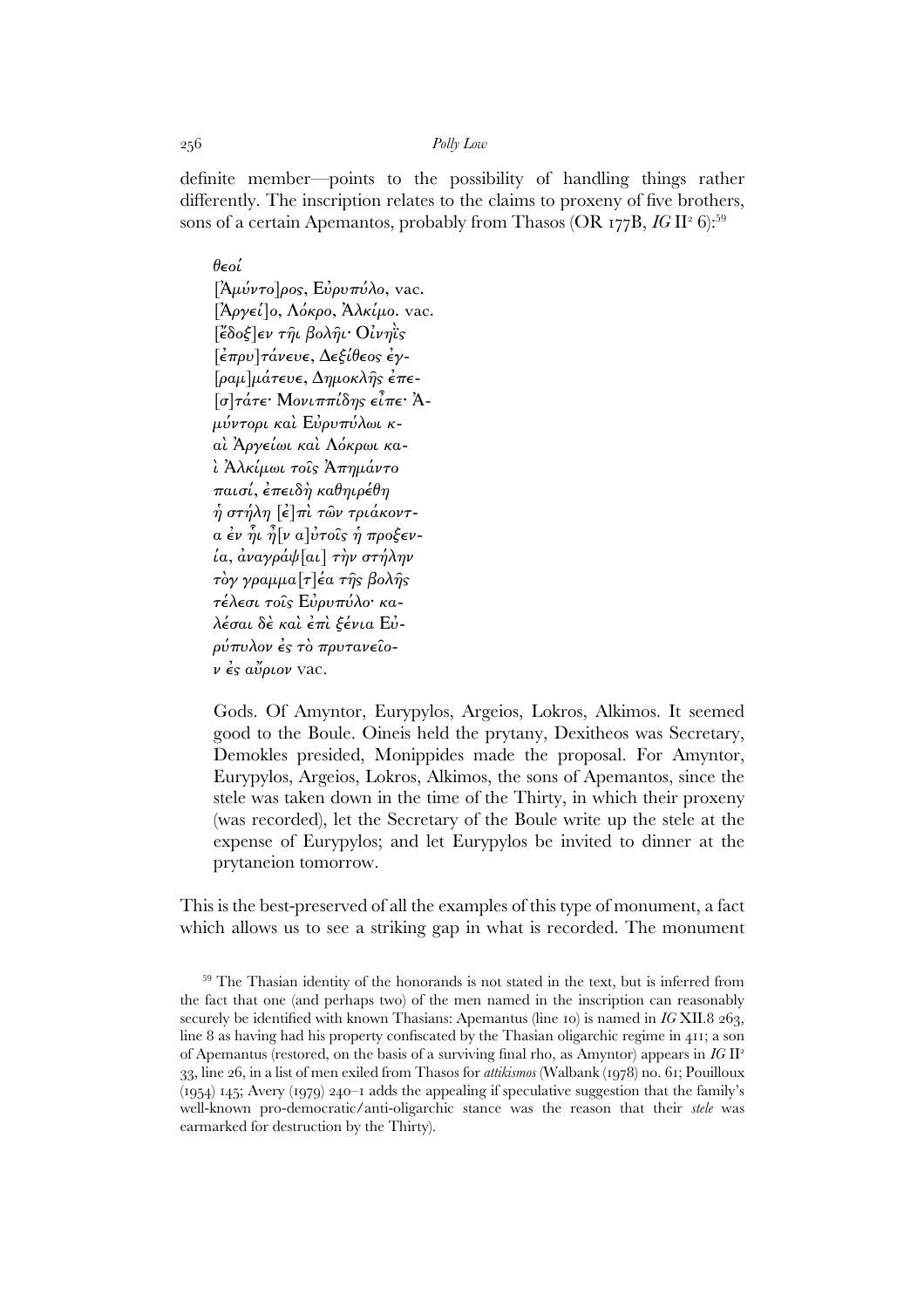reports a decree of the *boule*, noting the destruction (by the Thirty) of an earlier monument, and authorising the creation of a new *stele*, to be set up at the expense of one of the brothers, Eurypylos*.* But the decree does not do either of the other things which we might (on the basis of the examples seen so far) expect: unlike *IG* II<sup>2</sup>52 or *Agora* 16.37, there is no explicitly-stated new (or renewed) award of proxeny (although the invitation to dinner at the prytaneion does, implicitly, place Eurypylos, at least, in the position of a *euergetes* to the city).<sup>60</sup> Nor, unlike in  $IGI<sup>3</sup>$  227 or 228, is there any sign of the original, fifth-century text. The stone is broken at the top, but the fact that the first extant line (preceded by 9 cm of vacant space) is the invocation to the gods ( $\theta \in \infty$ ) suggests that no preceding text has been lost; the end of the text is also followed by uninscribed space (of 33 cm). There is no obvious sign that another monument (bearing the other decree) was attached to the stone which we have. The most economical interpretation would therefore seem to be that the fifth-century decree was never re-inscribed: the restored *stele* to which this text refers (in line 14) is (precisely, and only) this *stele*. It seems, therefore, that these five Thasians (who, after all, were funding the inscription (line 16), and so might have expected to have some influence over its form) considered that this level of recognition was sufficient for their purposes: the existence of a monument seems to have been more important to them than the public display of a complete, and fully-authorised decree.

 It is impossible to know what prompted the Thasians to make this choice (or the Athenians to accept it), though here too it must be important to remember the series of negotiations which must lie behind the creation of the stone, and its creation in this form: the initiative for the recreation must have come from the Thasians; they presumably found a way to persuade Monippides to make the proposal to the Council;<sup>61</sup> the Council was prepared to accept the suggestion; the secretary to put the plan into action. All of this combines to produce something which might, to modern eyes, seem quite arbitrary or capricious, but is in fact likely to be the logical result of the specific intentions and requirements of the various parties involved in creating this monument.

 It might, though, be possible to get a bit further in speculating about the consequences of this commemorative action. This *stele* produces a picture of the recent past which is significantly different in its emphasis from the other restored proxeny decrees which have been discussed. Two things are missing. First (obviously) we lack the earlier decree, and with it that sense of unbroken continuity with the past which was a feature of at least some of the other restored decrees. The second absence is any explicit function for the

 $60$  Henry (1983) 262 observes that benefactors are one of two categories to whom the honour of a (single) invitation to dinner is regularly (although not universally) awarded (the other being ambassadors and envoys).

 $61$  Monippides is otherwise unknown, other than as the (highly, and speculatively, restored) proposer of another honorific decree, *IG II<sup>2</sup>7*.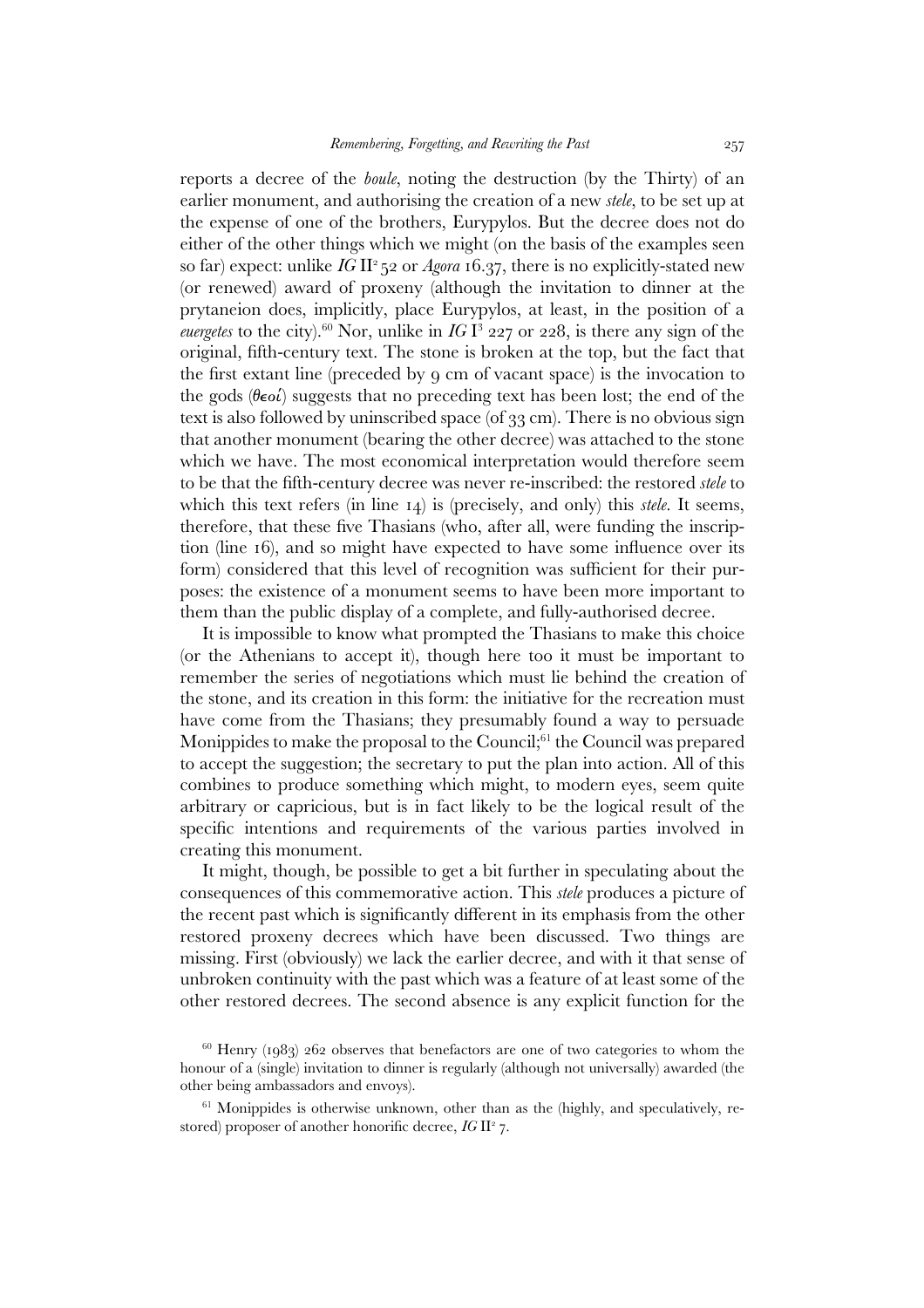*demos* in creating or authorising this monument, or even (in contrast to the normal pattern of proxeny decrees) in serving as the beneficiaries of the honorands' actions. By removing the Athenians (or at least the Athenian *demos*) from the picture, the monument creates a direct link between the Thirty and the Thasians—or, more accurately, between the Thirty and these five individuals. Whatever the actual role of these Thasians in the events of 404/3, the form of this monument allows them to insert themselves directly into the story, and the communally agreed memory, of the oligarchic coup and its aftermath.

### **5. Conclusion**

When looking at Athenian inscribed decrees *en masse*, or even as individual examples, it can be tempting to see them as very fixed, authoritative (even authoritarian) symbols of commemoration, created, endorsed, and set up by the Athenian state. The collective aspect of Athenian inscribed decrees is, of course, a central part of their function, but, as I have tried to show, these monuments are also fundamentally informed, both in their creation and in their subsequent use, by the commemorative intentions of individuals and groups of individuals. The role of the individual—as decree proposer—in prompting the creation of an inscribed monument, and (to some extent) in shaping its content is clearly visible in the inscribed text itself. What the treatment of inscriptions after their creation reveals is that this interaction between individual and community was not a one-off, nor a one-way, action, but rather a process which continued throughout the life of an inscribed monument. Moreover, this approach is visible not only in the treatment of inscribed decrees, but also in relation to other forms of inscribed public text (catalogues, for example, and dedications). Athenian treatment of their inscriptions reveals not only the (not particularly striking, though not entirely uncontested) fact that individual Athenians did see and respond to these monuments, but also, more importantly, that these individual responses could in turn lead to reshaping of the collectively-agreed record: an inscription could be removed, emended, reconstructed, or entirely replaced; in the process, the picture of the city's past which the inscription implicitly or explicitly recorded was reshaped. What we can glimpse in the treatment of these monuments, in other words, is something of the dynamism of collective memory.

 More elusive, but also important, is the insight this material provides into the relationship between inscriptions and other sources of collective (and indeed individual) memory. Some of these other sources might have been written, but were written in forms no longer available to us. (It seems quite likely, for example, that the honorands of the inscriptions destroyed by the Thirty had access to alternative copies of the original decrees, whether in the Athenian archive or in their own collections.) But the overall pattern of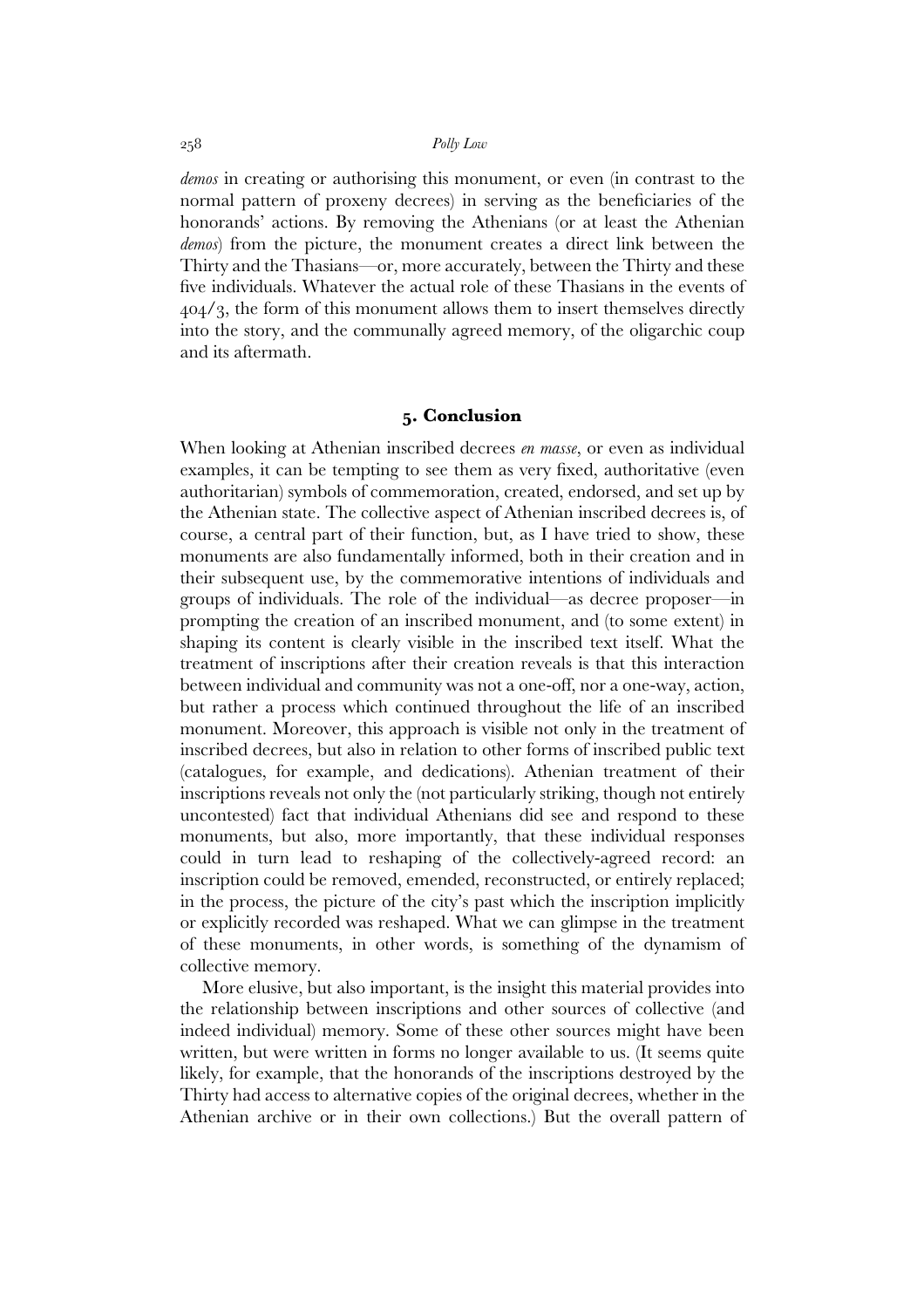behaviour described here makes sense only if the Athenians could also draw on a wider body of shared, but unwritten, beliefs about their recent, or even (as in the case of Arthmius of Zeleia) quite distant past. Inscribed monuments were not always the definitive source of accurate information about the collectively-agreed version of the past, and seem in at least some cases (for example, the *stele* of the Athenian treaty with Alexander) to have derived some of their symbolic importance from the fact that they provided a picture of the past which contradicted an agreed, but unwritten alternative. Even when monuments were less obviously out of step with the 'reality' of Athenian views, their depiction of the past is often comprehensible only if it can be assumed that the viewer was able to fill in the gaps in what is recorded—literally in the case of some acts of erasure; metaphorically in the case of the highly compressed references to the behaviour of the Thirty.

 Inscribed decrees, without doubt, played an important part in the formation of Athenian collective memory, but we should be wary of assuming that the memories which they produced were at all stable: as we have seen, the same monument could be deployed to justify quite different versions of the past. We should also be wary of assuming that the movement from individual memory to collective commemoration was either smooth or absolute. What we can see in these monuments, and particularly in their destruction and reconstruction, is the flexibility not just of Athenian views of their past, but also of Athenian ways of representing, reshaping, and, at times, deliberately concealing those views.

polly.a.low@durham.ac.uk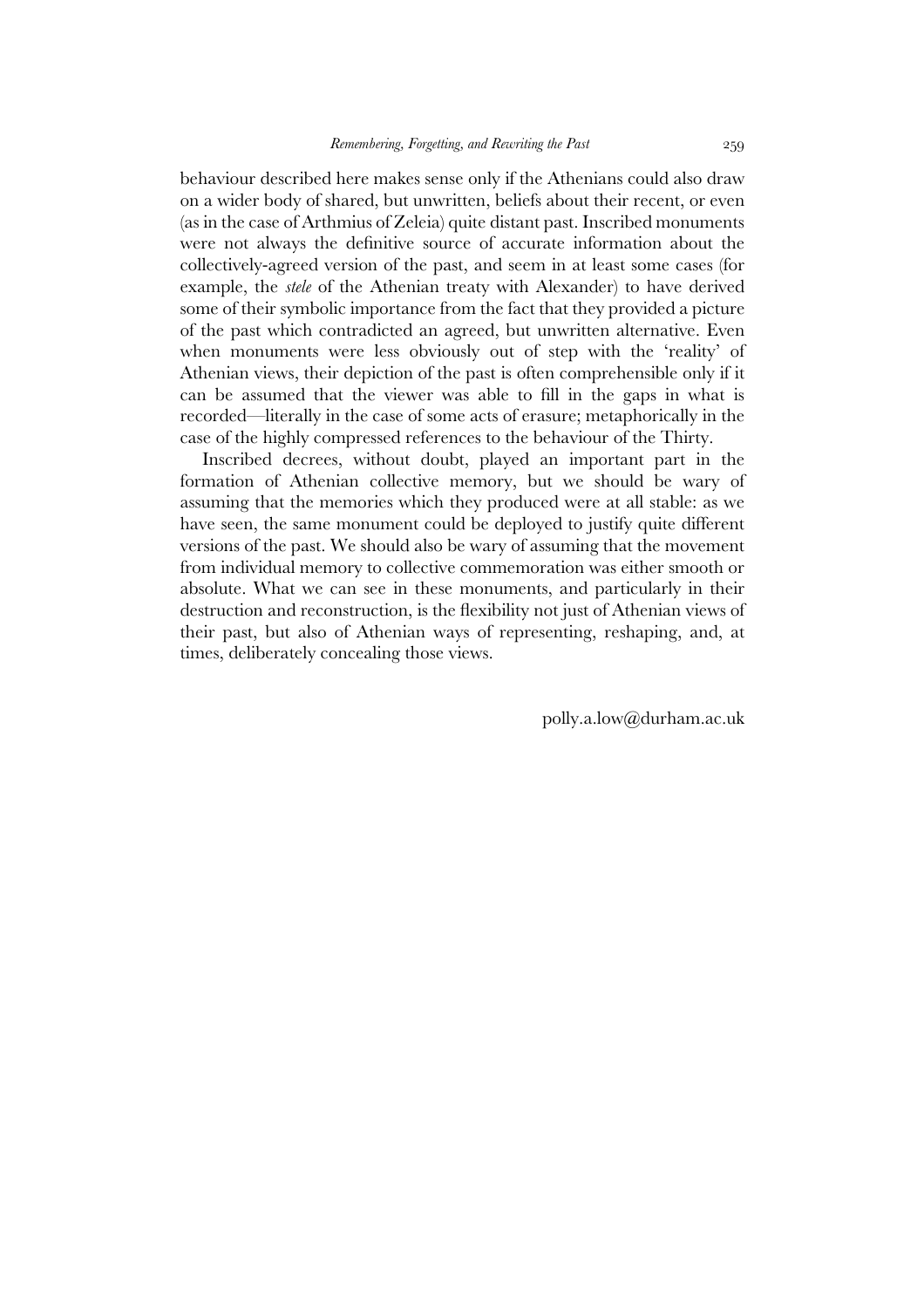# **Appendix: Destroyed, Amended and Restored Inscriptions Discussed in this Chapter**

*Note*: all inscriptions are Athenian, except where stated otherwise; each list is ordered (as far as possible) by the date of the creation of the inscribed monument.

| Inscription         | <b>Description</b>      | <b>Date of Creation</b> | <b>Evidence for Destruction</b>                                                           |
|---------------------|-------------------------|-------------------------|-------------------------------------------------------------------------------------------|
| Not extant          | Laws of Solon,          | Laws: C6th/C5th.        | 'Taken down' by the Thirty Tyrants: Ath. Pol. 35.2.                                       |
|                     | Ephialtes, Archestratus | Inscribed monument:     |                                                                                           |
|                     |                         | not known.              |                                                                                           |
| Not extant          | Inscribed (gold)        | Not specified           | Dem. 22.70, 72: alleges that the dedications were                                         |
|                     | dedications on the      |                         | destroyed by Androtion.                                                                   |
|                     | Athenian Acropolis      |                         |                                                                                           |
| Not extant          | Proxeny (?) decree      | Before 403              | IG I <sup>3</sup> 229 ( $\approx$ IG II <sup>2</sup> 9): refers to the destruction by the |
|                     | (names of honorands not |                         | Thirty Tyrants of an earlier stele.                                                       |
|                     | preserved               |                         |                                                                                           |
| Not extant          | Proxeny decree for the  | Before 403              | IG II <sup>2</sup> 6 (OR 177B): refers to the destruction by the                          |
|                     | sons of Apemantos       |                         | Thirty Tyrants of an earlier <i>stele</i> recording a proxeny.                            |
| Perhaps $IGI3$ 177? | Proxeny decree for      | Before 403              | $IG II2$ 52 (proxeny decree for grandson of Xanthip-                                      |
|                     | Xanthippos              |                         | pos): refers to destruction by the Thirty Tyrants of                                      |
|                     |                         |                         | the grandfather's proxeny as motivation for this                                          |
|                     |                         |                         | decree.                                                                                   |
| Not extant          | Proxeny decree for      | Before 403              | IG II <sup>2</sup> 66c: very fragmentary decree referring to                              |
|                     | Anon. of Kaphyai        |                         | destruction of a <i>stele</i> by the Thirty Tyrants.                                      |
|                     | (Arcadia)               |                         |                                                                                           |

# **1. Destruction or Removal**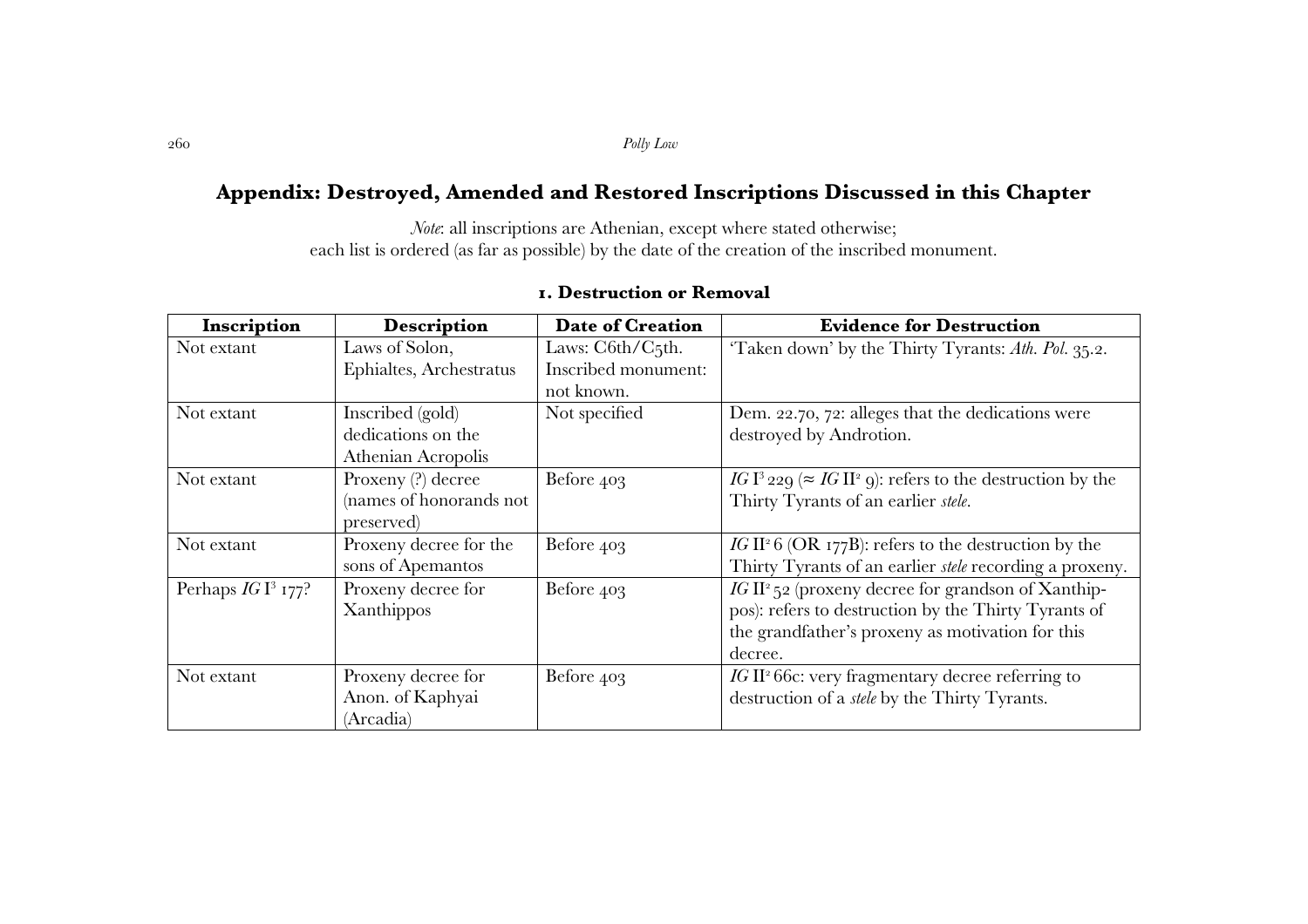| Not extant            | Proxeny decree for        | Before 403             | Agora 16.37: renewal of a proxeny held by the                    |
|-----------------------|---------------------------|------------------------|------------------------------------------------------------------|
|                       | Anon. of Ialysos          |                        | honorand's father; the earlier stele was destroyed by            |
|                       |                           |                        | the Thirty Tyrants.                                              |
| Not extant            | Proxeny decree?           | Before 403             | Agora 16.39: very fragmentary, but seems to preserve a           |
|                       |                           |                        | reference to destruction of a previous decree.                   |
| Not extant            | Thasos: decree relating   | Late C <sub>5</sub> th | IG XII.8 264: reconciliation decree, including                   |
|                       | to exile/civil war        |                        | (fragmentary) reference to the removal of (an earlier?)          |
|                       |                           |                        | decree.                                                          |
| Not extant            | Athenian alliance with    | 368                    | RO 44, lines $39-40$ ( $361/0$ ): orders removal of the          |
|                       | Alexander of Pherae       |                        | treaty stele.                                                    |
| Not extant            | Peace of Philocrates      | 346                    | Philochorus, $BNJ_328$ F 55a: removal ordered in                 |
|                       |                           |                        | decree of Demosthenes $(340/39)$ .                               |
| Not extant            | Eresos: law concerning    | $c.356 - 336$          | RO 83, $\gamma$ , lines 24–6: refers to a law prohibiting        |
| (postulated as a lost | tyranny.                  |                        | removal of a <i>stele</i> ( $RO 83$ , $a$ ?) recording decisions |
| part of RO 83)        |                           |                        | made about the tyrants and their descendants.                    |
| $CID$ 2.73            | Delphi: list of those ex- | Mid C4th               | Found in an archaeological context which suggests                |
|                       | pelled from the city dur- |                        | that the monument was destroyed $c$ . 322.                       |
|                       | ing the 3rd Sacred War    |                        |                                                                  |
| Not extant            | Megalopolitan alliance    | Mid C4th               | Dem. 16.27-8 urges the destruction of the treaty stele.          |
|                       | with Thebes               |                        |                                                                  |
| <b>RO</b> 80          | Delphi: honours for Ar-   | 337-327                | Ael. VH 14.1: honours rescinded 322 (or later);                  |
|                       | istotle and Callisthenes  |                        | destruction inferred from findspot.                              |
| Agora 16.114          | Honours for Demetrius     | 304/3                  | Livy 31.44.4-5 reports <i>damnatio</i> of Antigonids,            |
|                       | Poliorcetes               |                        | 200/199; destruction of this <i>stele</i> inferred from          |
|                       |                           |                        | findspot.                                                        |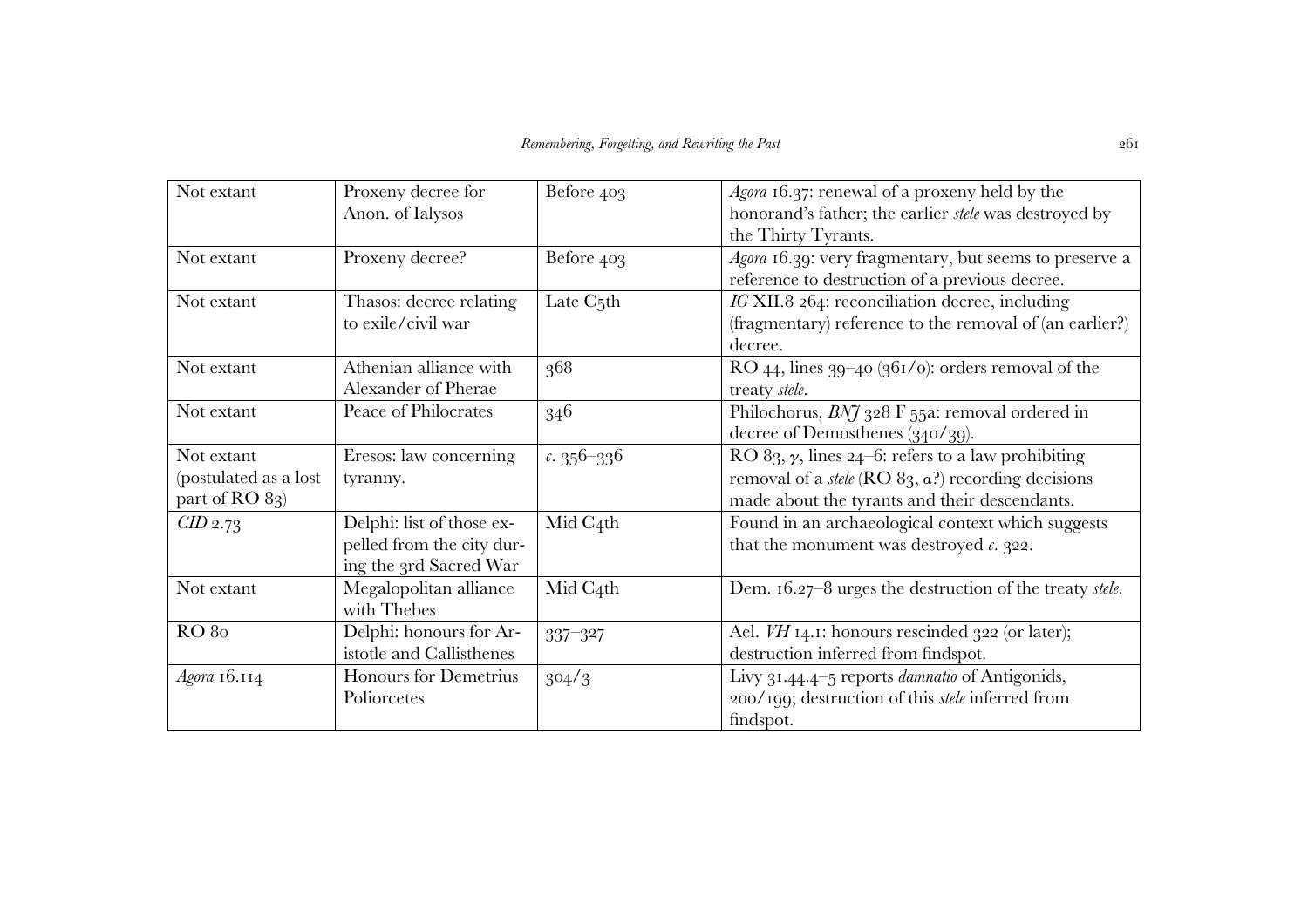| Not extant | Priene: proxeny decree | Late C <sub>4</sub> th/early | <i>I.Priene</i> <sup>2</sup> 27, lines $1-2$ : implies that an original stele |
|------------|------------------------|------------------------------|-------------------------------------------------------------------------------|
|            | for Euandros of Larisa | C <sub>3</sub> rd?           | recording the award of proxeny had been destroyed.                            |

# **2. Emendations and Alterations**

| Inscription   | <b>Description</b>     | Date of creation             | <b>Notes</b>                                                |
|---------------|------------------------|------------------------------|-------------------------------------------------------------|
| ML 27         | Delphi: Serpent        | 479/8                        | Illicit addition of epigram by Pausanias; removal of        |
|               | Column                 |                              | epigram (and addition of names of states who fought         |
|               |                        |                              | Persia) by Spartans (Thuc. 1.132) or Delphic                |
|               |                        |                              | Amphictyony ([Dem.] 59.98).                                 |
| ML 63/OR 149A | Alliance with Rhegion  | $433^{2}$                    | Original prescript erased.                                  |
| ML 64/OR 149B | Alliance with Leontini | $433^{2}$                    | Original prescript erased.                                  |
| Not extant    | Peace of Nicias        | 42I                          | Thuc. 5.56.3: amended to note Spartan breach of             |
|               |                        |                              | terms, 419.                                                 |
| Not extant    | Inscription (perhaps   | Before 409/8                 | IG I <sup>3</sup> 106, lines 21-3, orders that a section of |
|               | financial and/or reli- |                              | inscription relating to Timanthes be erased.                |
|               | gious?) relating to/   |                              |                                                             |
|               | mentioning Timanthes   |                              |                                                             |
| Not extant    | List of Selymbrian     | c.408/7                      | ML $87/OR$ $185$ , lines $38-41$ orders the removal of      |
|               | hostages               |                              | names from the list.                                        |
| ML 89/OR 187  | Honours for Neapolis   | Monument: c. 407             | Erasure of description of Neapolitans as colonists of       |
|               |                        | (containing decrees of       | the Thasians (authorised at lines $58-6$ o).                |
|               |                        | 410/9 and $\epsilon$ . 407). |                                                             |
| RO 22         | Prospectus of the Sec- | 378/7                        | Multiple additions and deletions, between 378/7 and         |
|               | ond Athenian League    |                              | c.367.                                                      |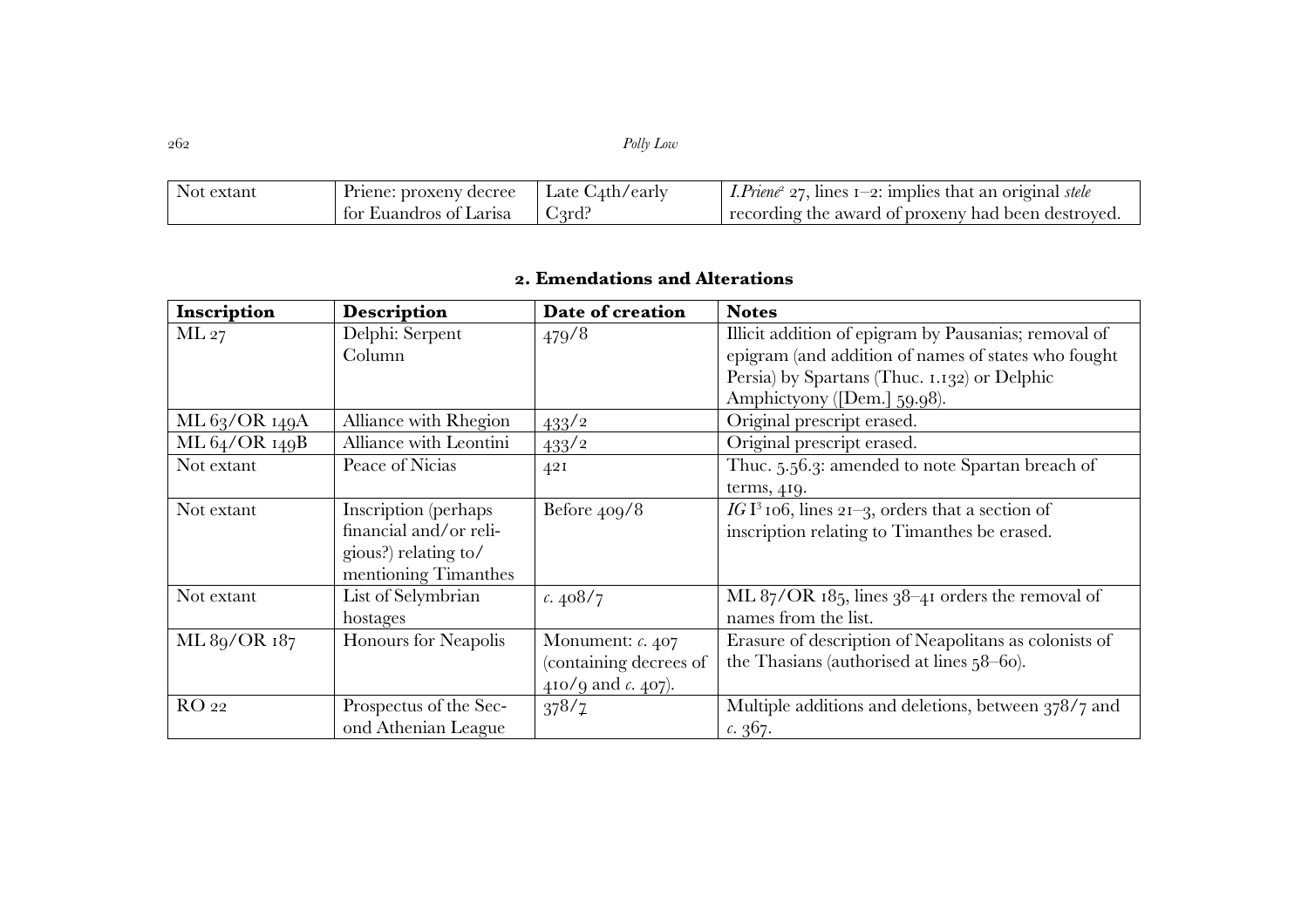| $RO_{31}$               | Decrees for Mytilene                   | $369/8 - 368/7$ | First decree is inscribed over an erasure.                                                                         |
|-------------------------|----------------------------------------|-----------------|--------------------------------------------------------------------------------------------------------------------|
| IG II <sup>2</sup> 1606 | Naval catalogue                        | 374/3           | Timotheus' office (strategos) erased (but not his name).                                                           |
| RO <sub>48</sub>        | Alliance with Carystus                 | 357/6           | Chabrias' (?) name erased.                                                                                         |
| Not extant              | Honorific deme decree<br>for Euxitheus | $Mid-C_4th$     | Dem. $57.64$ (delivered c. 345) implies that the entire<br>decree has been erased (but not that the stele has been |
|                         |                                        |                 | removed).                                                                                                          |
| $IG$ XII.2 1            | Mytilene: monetary                     | $Mid-C_4th?$    | Provision to supplement/erase the text, if either side                                                             |
|                         | union between Mytilene                 |                 | wishes to amend the agreement.                                                                                     |
|                         | and Phocaea                            |                 |                                                                                                                    |

# **3. Re-inscription**

| Inscription                         | <b>Description</b>   | Date(s) of creation       | <b>Notes</b>                                            |
|-------------------------------------|----------------------|---------------------------|---------------------------------------------------------|
| IG II <sup>2</sup> I                | Honours for Samos    | Monument: $404/3$         | A dossier of decrees; the decree of 405/4 had perhaps   |
|                                     |                      | (containing two           | been destroyed by the Thirty Tyrants (but this is not   |
|                                     |                      | decrees of $404/3$ and    | stated explicitly).                                     |
|                                     |                      | one of $405/4$            |                                                         |
| $IG I^3$ 229 ( $\approx IG II^2$ 9) | Proxeny $(?)$ decree | Monument: early           | Refers to the destruction by the Thirty Tyrants of an   |
|                                     | (names of honorands  | $C_4$ th (containing two  | earlier stele.                                          |
|                                     | not preserved)       | decrees; date and         |                                                         |
|                                     |                      | relationship unclear)     |                                                         |
| $IG I^3 227 \approx IG II^2 8$      | Proxeny decrees for  | Monument: $\alpha$ , 399– | The stone contains two decrees: one decree (the         |
|                                     | Heracleides of       | 386 (containing           | lower on the stone) is a fourth-century re-inscription  |
|                                     | Clazomenae           | decrees of c. $424/3$     | of a fifth-century decree; the other is almost entirely |
|                                     |                      | and c. $399 - 386$        | lost, but might have been the C4th decree authorising   |
|                                     |                      |                           | the re-inscription of the earlier text.                 |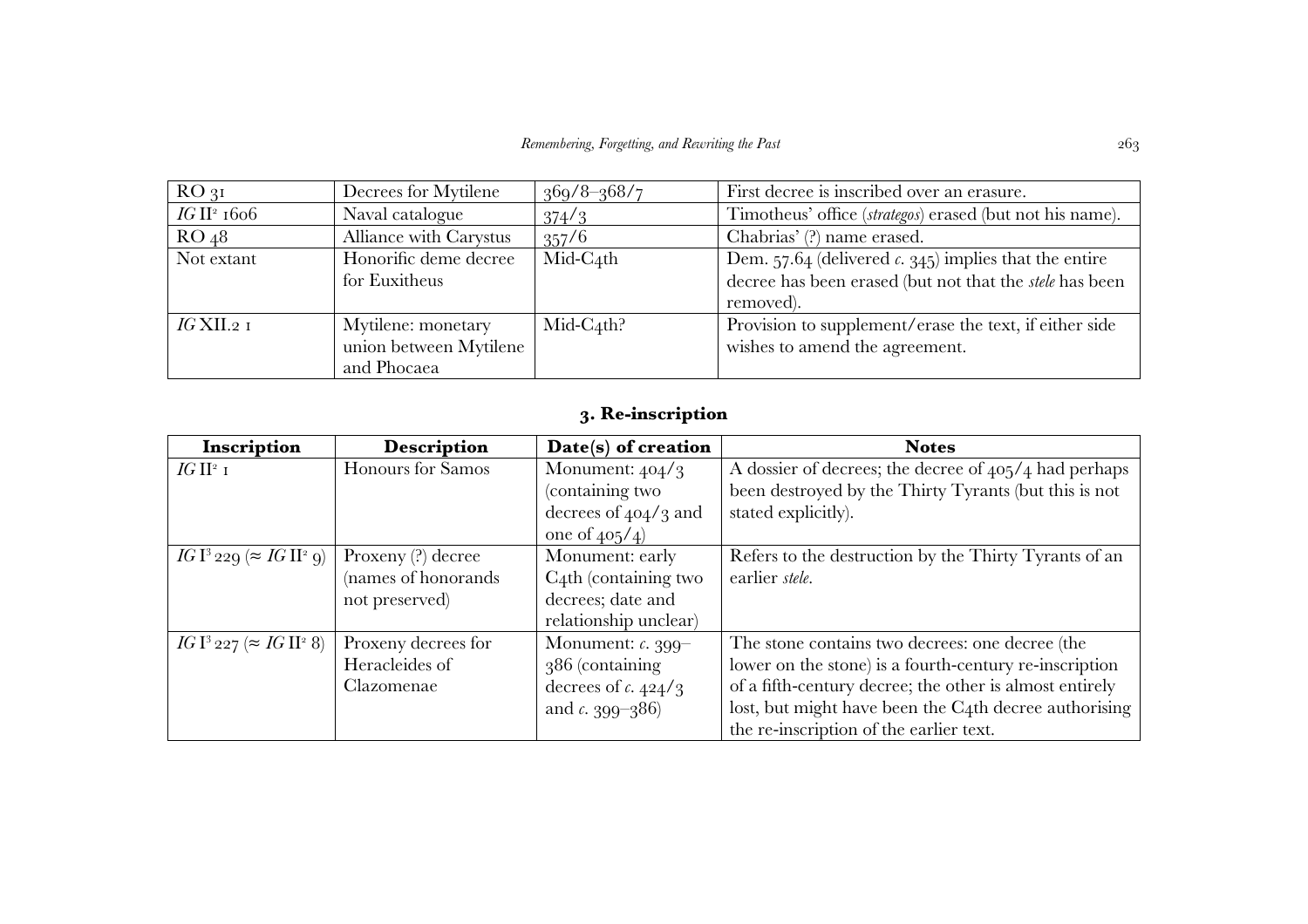| ML 80/OR 173                   | Proxeny decree for     | Monument: $411/10-$      | Unclear if this is a re-inscription or supplement. The              |
|--------------------------------|------------------------|--------------------------|---------------------------------------------------------------------|
|                                | Pythophanes            | $399/8$ or $399/8$       | stone contains two decrees: the first on the stone is a             |
|                                |                        | (containing decrees of   | fifth-century decree; only the heading of the second is             |
|                                |                        | 411/10 and 399/8)        | preserved. It is not clear if the decrees were inscribed            |
|                                |                        |                          | separately (at the time each one was passed), or                    |
|                                |                        |                          | together (in $399/8$ ).                                             |
| $IGI^3$ 228 ( $\approx IGII^2$ | Proxeny decree for     | Monument: $385/4$        | C4th decree of the <i>Boule</i> (or <i>probouleuma</i> ?): only its |
| 32)                            | Archonides and Demon,  | (containing decrees of   | heading is extant. In the lower part of the                         |
|                                | <b>Sicels</b>          | c. 435-410 and $385/4$ ) | monument, a re-inscription of an earlier (C5th?)                    |
|                                |                        |                          | proxeny decree.                                                     |
| IG II <sup>2</sup> 448         | Honours for Euphron of | Monument: $318/17$       | The decree of $318/17$ notes that the decree of $323/2$             |
|                                | Sicyon                 | (containing decrees of   | (re-inscribed here) had been destroyed by the                       |
|                                |                        | $323/2$ and $318/7$      | oligarchic regime in Sicyon.                                        |
| $I. P$ riene <sup>2</sup> 27   | Priene: proxeny decree | Monument: first half     | The first decree on the stone re-authorises (and                    |
|                                | for Euandros of Larisa | of C3rd (containing      | extends) the honours previously awarded; the original               |
|                                |                        | decrees of late          | proxeny decree is re-inscribed beneath.                             |
|                                |                        | $C_4$ th/early C3rd and  |                                                                     |
|                                |                        | first half of C3rd)      |                                                                     |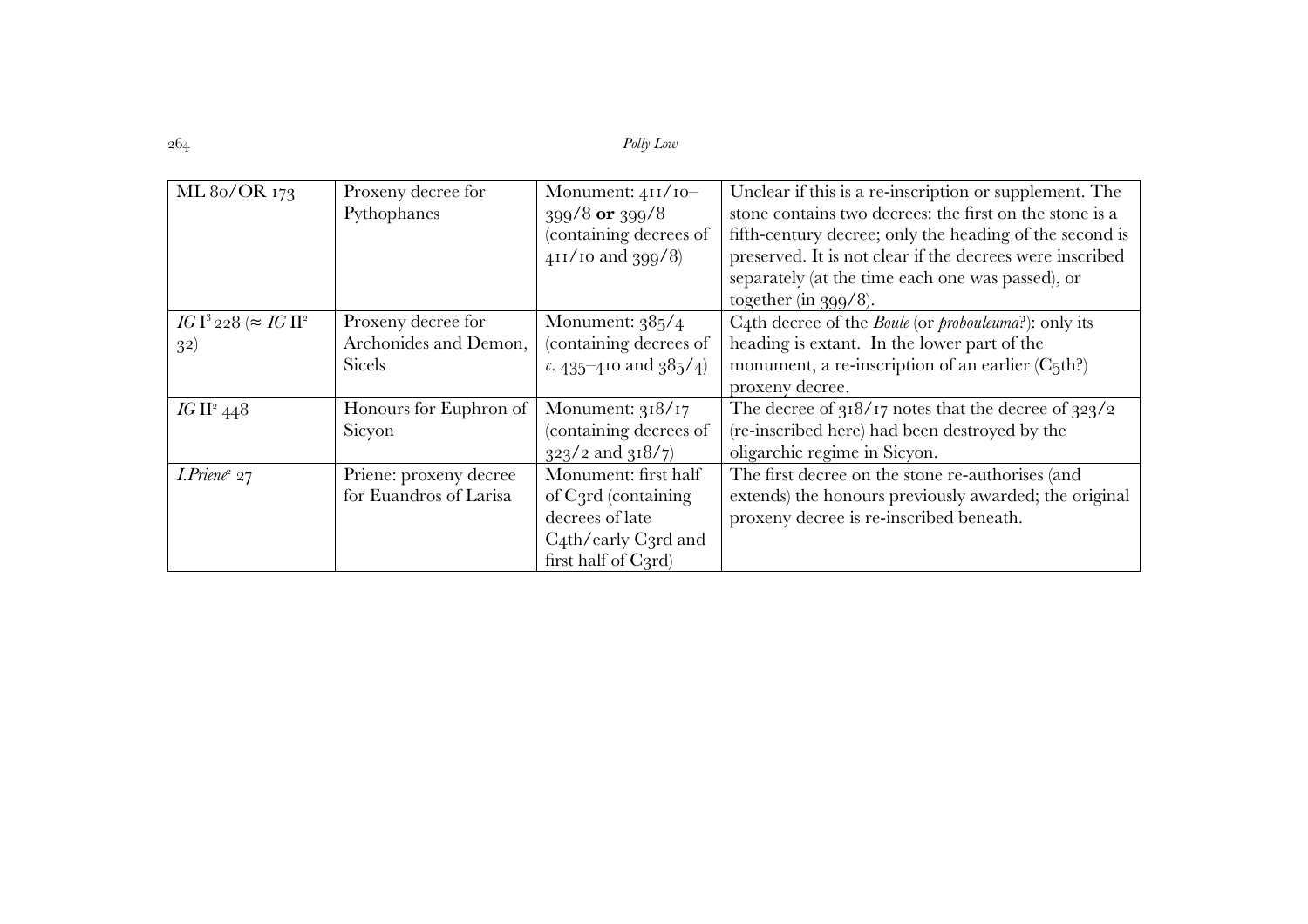### **BIBLIOGRAPHY**

- Accame, S. (1941) *La Lega ateniese del sec. IV a.C.* (Rome).
- Assmann, J. (2011) *Cultural Memory and Early Civilization: Writing, Remembrance, and Political Imagination* (Cambridge).
- Avery, H. C. (1979) 'The Three Hundred at Thasos, 411 BC', *CPh* 74: 234–42.
- Baron, C. A. (2006) 'The Aristoteles Decree and the Expansion of the Second Athenian League', *Hesperia* 75: 379–95.
- Bolmarcich, S. (2007) 'The Afterlife of a Treaty', *CQ* 57: 477–89.
- Brunet, M. (1997) 'Thasos et son épire à la fin du V<sup>e</sup> et au début du IV<sup>e</sup> s. avant Jesus-Christ', in P. Brulé and J. Oulhen, edd., *Esclavage, guerre, économie en Grèce ancienne: Hommages à Yvon Garlan* (Rennes) 229–42.
- Byrne, S. G. (2010) 'The Athenian *damnatio memoriae* of the Antigonids in 200 B.C.', in Tamis–Mackie–Byrne (2010) 157–77.
- Cargill, J. (1981) *The Second Athenian League: Empire or Free Alliance?* (Berkeley).
- Cawkwell, G. L. (1963) 'Notes on the Peace of 375/4', *Historia* 12: 84–95.
- —— (1973) 'The Foundation of the Second Athenian Confederacy', *CQ* 23: 47–60.
- —— (1981) 'Notes on the Failure of the Second Athenian Confederacy', *JHS*  101: 40–55.
- Crane, S. A. (1997) 'Writing the Individual back into Collective Memory', *AHR* 102: 1372–85.
- Cubbitt, G. (2007) *History and Memory* (Manchester).
- Culasso Gastaldi, E. (2003) 'Abbattere la stele: riscrittura epigrafica e revisione storica ad Atene', *CCG* 14: 241–62.
- —— (2010) '"Abbattere la stele", "Rimanere fedele alla stele": il testo epigrafico come garanzia della deliberazione politica', in Tamis–Mackie– Byrne (2010) 139–55.
- Fabricius, E. (1891) 'Zur Geschichte des zweiten athenischen Bundes', *RhM* 46: 589–98.
- Fischer, J. E. (2003) '*Sanides* and *Sanidia*', in G. W. Bakewell and J. P. Sickinger, edd., *Gestures: Essays in Ancient History, Literature, and Philosophy Presented to Alan L. Boeghehold* (Oxford) 237–50.
- Flower, H. I. (2006) *The Art of Forgetting: Disgrace and Oblivion in Roman Political Culture* (Chapel Hill and London).
- Funke, P. (1983) 'Konons Rückkehr nach Athen im Spiegel epigraphischer Zeugnisse', *ZPE* 103: 148–89.
- Graham, A. J. (1971) *Colony and Mother City in Ancient Greece*, revised edition (Manchester).
- Green, A. (2004) 'Individual Remembering and "Collective Memory": Theoretical Presuppositions and Contemporary Debates', *Oral History* 32: 35–44.
- Habicht, C. (1961) 'Falsche Urkunden zur Geschichte Athens im Zeitalter der Perserkriege', *Hermes* 89: 1–35.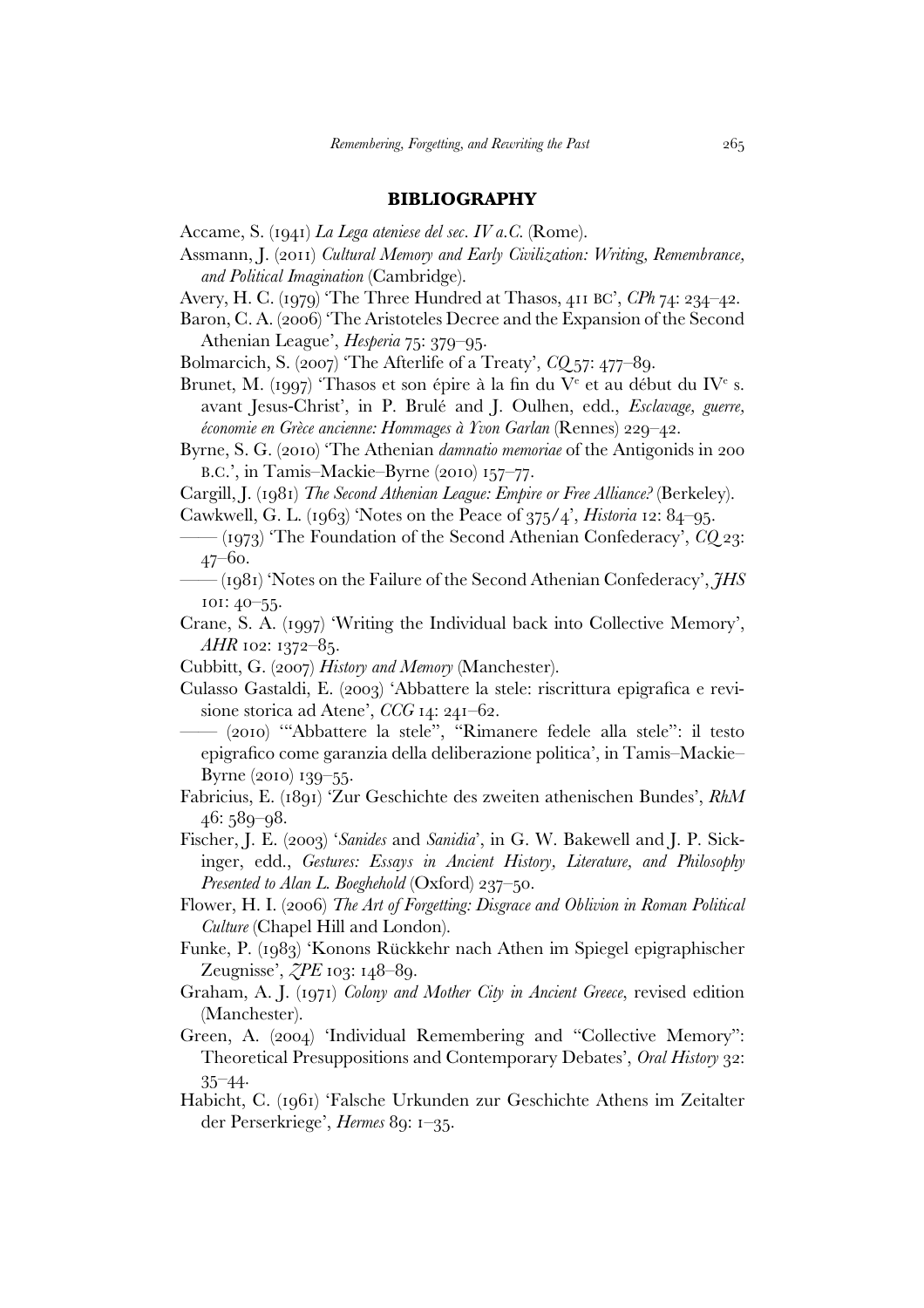- Halbwachs, M. (1992) *On Collective Memory* (Chicago); Edited Eng. trans. by L. A. Coser of *Les cadres sociaux de la mémoire* and *La topographie légendaire des évangiles en terre sainte* (Paris, 1925 and 1941).
- Hansen, M. H. (1975) *Eisangelia: The Sovereignty of the People's Court in Athens in the Fourth Century B.C. and the Impeachment of Generals and Politicians* (Odense).
- and T. H. Nielsen, edd. (2004) An Inventory of Classical and Archaic Poleis (Oxford).
- Henry, A. S. (1983) *Honours and Privileges in Athenian Decrees: The Principal Formulae of Athenian Honorary Decrees* (Hildesheim, Zürich, and New York). Jehne, M. (1994) *Koine Eirene* (Stuttgart).
- Lambert, S. D. (2011) 'What Was the Point of Inscribed Honorific Decrees in Classical Athens?', in id., ed., *Sociable Man: Essays on Ancient Greek Social Behaviour in Honour of Nick Fisher* (Swansea) 193–214.
	- $(2012)$  Tnscribing the Past in Fourth-Century Athens', in Marincola– Llewellyn-Jones–Maciver (2012) 253–75.
- Loraux, N. (1996) 'Of Amnesty and its Opposite', in *Mothers in Mourning*, trans. C. Pache (Ithaca and London) 83–109.
- Low, P. (2013) 'Remembering and Forgetting: The Creation and Destruction of Inscribed Monuments in Classical Athens', in J. Tumblety, ed., *Memory and History*: *Understanding Memory as Source and Subject* (Abingdon) 71–87.
- Luraghi, N. (2010) 'The Demos as Narrator: Public Honours and the Construction of Future and Past', in L. Foxhall, H.-J. Gehrke, and N. Luraghi, edd., *Intentional History: Spinning Time in Ancient Greece* (Stuttgart)  $247 - 63.$
- Mack, W. (2015) Proxeny *and Polis: Institutional Networks in the Ancient Greek World* (Oxford).
- Marincola, J., L. Llewellyn-Jones and C. Maciver, edd. (2012) *Greek Notions of the Past in the Archaic and Classical Eras: History without Historians* (Edinburgh).
- Marshall, F. H. (1905) *The Second Athenian Confederacy* (Cambridge).
- Matthaiou, A. (2011) 'The Theozotides Decree on the Sons of Those Murdered in the Oligarchy', in Τὰ ἐν τῆι στήληι γεραµµένα: *Six Greek Historical Inscriptions of the Fifth Century B.C.* (Athens) 71–81.
- Mattingly, H. B. (1963) 'The Growth of Athenian Imperialism', *Historia* 12: 257–73.
- Meiggs, R. (1949) 'A Note on Athenian Imperialism', *CR* 63: 9–12. —— (1972) *The Athenian Empire* (Oxford).
- Mitchel, F. W. (1984) 'The Rasura of *IG II<sup>2</sup>* 43: Jason, the Pheraian Demos, and the Athenian League', *AncW* 9: 39–58.
- Nolan, B. T. (1981) 'Inscribing Costs at Athens in the Fourth Century B.C.' (PhD diss., Ohio State).
- Olick, J. K. (1999) 'Collective Memory: The Two Cultures', *Sociological Theory* 17: 333–48.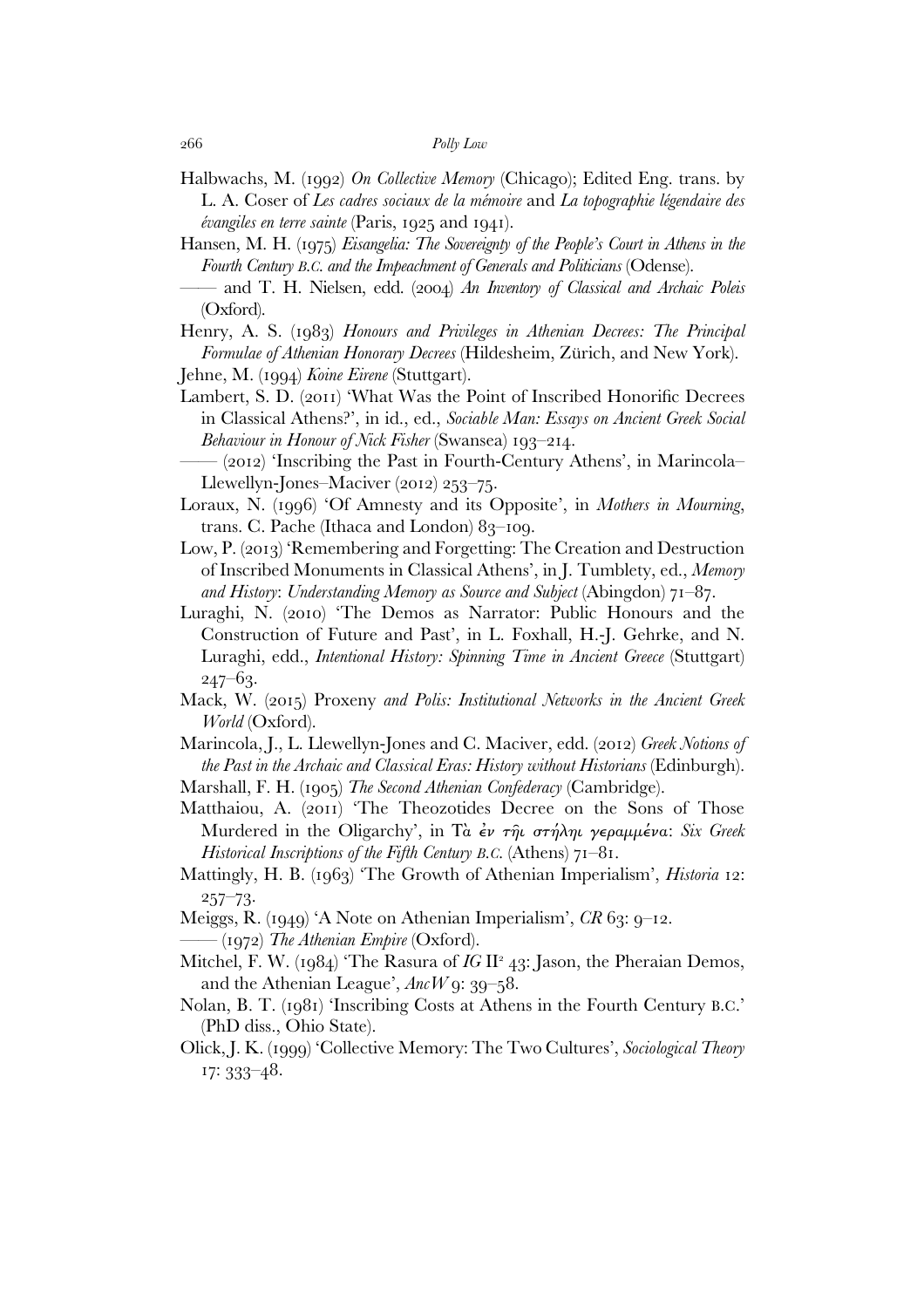- Osborne, R. G. (1999) 'Inscribing Performance', in S. D. Goldhill and R. G. Osborne, edd., *Performance Culture and Athenian Democracy* (Cambridge) 341– 58.
	- —— (2003) 'Changing the Discourse', in K. A. Morgan, ed., *Popular Tyranny: Sovereignty and its Discontents in Ancient Greece* (Austin) 251–72.
- Papazarkadas, N. (2009) 'Epigraphy and the Athenian Empire: Re-shuffling the Chronological Cards', in J. Ma, N. Papazarkadas, and R. Parker, edd., *Interpreting the Athenian Empire* (London) 67–88.
- Pébarthe, C. (2006) *Cité, démocratie et écriture: histoire de l'alphabétisation d'Athènes à l'époque classique* (Paris).
- Pouilloux, J. (1954) *Études Thasiennes 3, 1: Recherches sur l'histoire et les cultes de Thasos. De la fondation de la cité à 196 avant J.-C.* (Paris).
- Raviola, F. (1993) 'Fra continunità e cambiamento: Atene, Reggio e Leontini', *Hesperia* (Rome) 3: 85–97.
- Rhodes, P. J. (1985) *The Athenian Boule*, revised edition (Oxford).
- —— (1993) *A Commentary on the Aristotelian* Athenaion Politeia, revised edition (Oxford).
- $(2001)$  'Public Documents in the Greek States: Archives and Inscriptions, Part II', *G&R* 48: 136–53.
- —— (2019) 'Erasures in Greek Public Documents', in A. Petrovic, I. Petrovic, and E. Thomas, edd., *The Materiality of Text: Placement, Perception and Presence of Inscribed Texts in Classical Antiquity* (Leiden and Boston) 145–66.
- Ryder, T. T. B. (1965) *Koine Eirene: General Peace and Local Independence in Ancient Greece* (London).
- Ste. Croix, G. E. M. de (1956) 'The Constitution of the Five Thousand', *Historia* 5: 1–23.
- Shear, J. L. (2011) *Polis and Revolution: Responding to Oligarchy in Classical Athens* (Cambridge).
- $(2012)$  The Politics of the Past: Remembering Revolution at Athens', in Marincola–Llewellyn-Jones–Maciver (2012) 276–300.
- Smarczyk, B. (1986) *Bündnerautonomie und athenische Seebundspolitik im dekeleischen Krieg* (Frankfurt am Main).
- Stadter, P. A. (1989) *A Commentary on Plutarch's* Pericles (Chapel Hill and London).
- Steinbock, B. (2013) *Social Memory in Athenian Public Discourse: Uses and Meanings of the Past* (Ann Arbor).
- Steinhart, M. (1997) 'Bemerkungen zu Rekonstruktion, Ikonographie und Inschrift des platäischen Weihgeschenkes', *BCH* 121: 33–69.
- Stroud, R. S. (1971) 'Greek Inscriptions: Theozotides and the Athenian Orphans', *Hesperia* 40: 280–301.
- Tamis, A. M., C. J. Mackie, and S. G. Byrne, edd. (2010) *Philathenaios: Studies in Honour of Michael J. Osborne* (Athens).
- Thomas, R. (1989) *Oral Tradition and Written Record in Classical Athens*  (Cambridge).